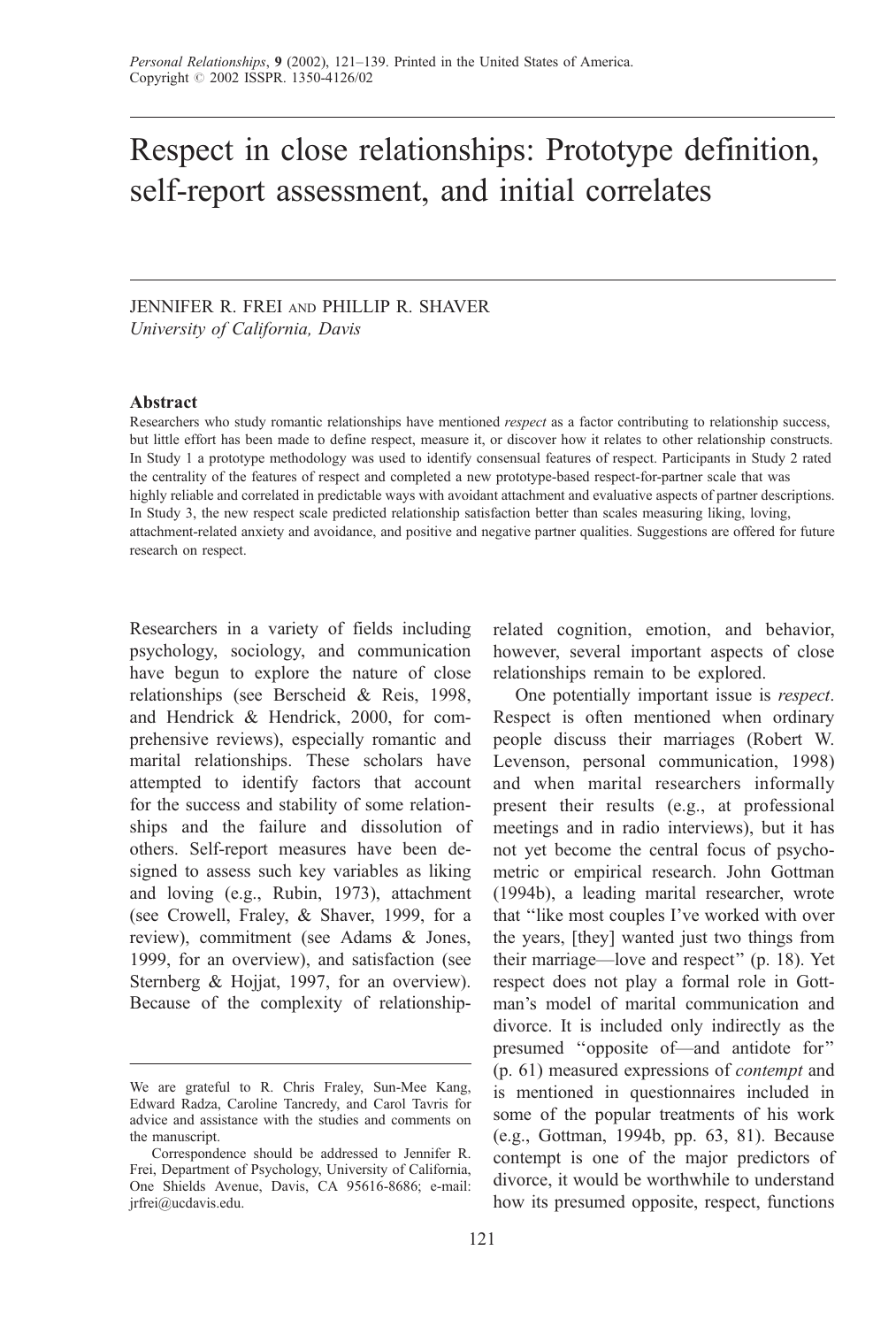and can be enhanced. Markman, Stanley, and Blumberg (1994) also mentioned the importance of respect in marital relationships, listing it as one of four core relationship values, the other three being commitment, intimacy, and forgiveness. But they did not report empirical research based on a validated measure of respect.

Although researchers portray respect as important in close relationships, they generally rely on unstated definitions of the concept and do not ask how respect differs from other relationship constructs such as love and commitment. Markman et al. (1994) wrote about ''respect for the value and worth of others'' (p. 293). Singer (1994) discussed the ''acceptance of another as he is in himself'' (p. 134) and occasionally used the word respect in place of acceptance. It appears that such relationship analysts were not thinking about respect for people who are considered higher in status by virtue of being older, more skilled, or more powerful, such as parents and grandparents, organizational and political leaders, experienced teachers, or accomplished professionals. Thus, respect may have a special meaning in the context of close relationships.

In addition, it appears that the few closerelationships researchers who have mentioned respect in their writings have not established consensus about its meaning. Rubin (1973) discussed respect for the ''admired'' characteristics of another. Kellenberger (1995) distinguished between respect for persons as persons and respect for persons based on accomplishments or abilities, respect for the rights of others, and respect for duty or moral law. Moreover, he asserted that respect is distinct from such related concepts as liking, love, and compassion. Yet in empirical research, respect has been listed as a component of both liking (Rubin, 1973) and love (Tzeng, 1993). Fehr (1988) found that respect was rated as a central feature of both love and commitment, yet Aron and Westbay (1996) found that respect was rated as central to intimacy but not to commitment. Fehr and Russell (1991) found that respect was characterized by study participants as a subtype of love. More work is needed before the concept of respect can play a coherent role in theories of close-relationship functioning.

Why might respect be important? Considering it as the opposite of contempt provides useful clues. Implicit in contempt is a view of one's partner as beneath dignity and essentially beyond the reach of rational discussion. (Gottman, 1994a, assesses it by noticing nose wrinkles of disgust and upward eye-rolling, two very dismissive gestures.) When a person has contempt rather than respect for a partner, there is little the partner can do to get his or her feelings and needs taken seriously. Considering respect as similar to ''sensitivity and responsiveness,'' identified by Ainsworth and colleagues (Ainsworth, Blehar, Waters, & Wall, 1978) and Gottman (1996) as the heart of good parenting, provides other useful clues about the interpersonal value of respect. What Ainsworth et al. call security-enhancing parental behavior and Gottman calls good ''emotion-coaching'' is closely related to parental respect for a child's unique moral value as a human being. It is associated with being attentive, empathic, sympathetic, kind, and supportive.

As popular writers about respect have suggested (e.g., Lawrence-Lightfoot, 2000b), one person's respect for another seems to generate respect in return, which deepens security and increases mutual trust. Wieselquist, Rusbult, Foster, and Agnew (1999) have reported strong evidence for a ''mutual cyclical growth model'' of relationships in which one partner's trust increases his or her dependence on a relationship, commitment to the relationship, and pro-relationship behavior (in that order), which in turn increases the other partner's trust, dependence, commitment, and pro-relationship behavior. In a similar process of mutual cyclical growth, respectworthy behavior on the part of one partner may both lead to and result from respectworthy behavior on the part of the other partner.

In order to pursue these ideas further, we needed to determine precisely what respect means in the context of close relationships and to create a measure of respect that could be used in relationship research. The three studies reported here were designed to achieve these goals and spark other researchers'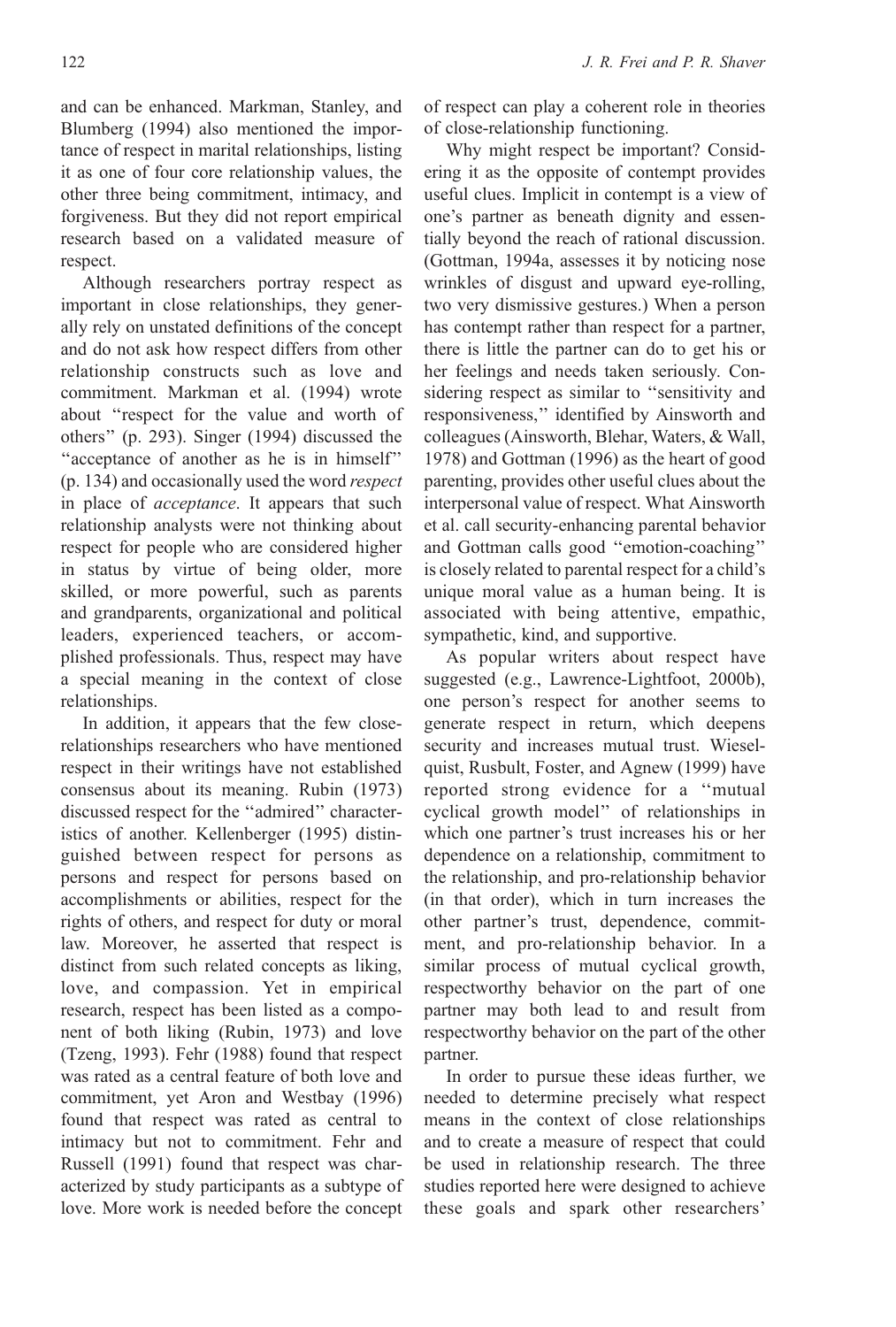interest in exploring the nature and role of respect in close relationships. In Study 1 we used a prototype methodology to delineate the everyday concept of respect—the presumed meaning behind laypersons' and professionals' use of the term. In Studies 2 and 3 we created a new measure of respect, based on the features identified in Study 1, and tested it for convergent and discriminant validity. Although our research was necessarily exploratory, throughout the three studies we were interested in examining the importance of respect to relationship satisfaction and in determining whether respect can be distinguished from secure attachment, liking, love, and perceptions of a relationship partner's moral qualities.

#### Study 1

The main purpose of Study 1 was to determine the everyday definition of respect in close relationships. We used a prototype methodology to explore this issue because existing discussions of respect in the closerelationships literature suggest that researchers were essentially relying on informal definitions and that respect is an inherently fuzzy concept that overlaps such concepts as liking and love. The prototype approach, which is based on theoretical and empirical work by Rosch (1978), establishes a definition of what Rosch called ''fuzzy categories''—those that have no simple classical definition (based on necessary and sufficient features) and shade off into conceptually related categories or concepts. Such fuzzy categories are defined by prototypical (''central'') features and/or exemplars. Many everyday psychological categories, such as personality and emotion, have no agreed-upon classical definition (Fehr & Russell, 1984). For example, some features and kinds of anger or sadness are more prototypical than others (Shaver, Schwartz, Kirson, & O'Connor, 1987). In an important series of studies, Fehr (1988) and Fehr and Russell (1991) provided fruitful methods for collecting research participants' freely listed features of emotions, such as love, and other psychological states, such as commitment. These features could then be assessed for

centrality to the category. Therefore, a prototype methodology involves two steps: (1) gathering freely listed features of the concept and (2) collecting centrality ratings of those features. In the research reported here, Step (1) was the focus of Study 1, and Step (2) was the focus of Study 2.

#### Method—Study 1

#### Participants

A total of 189 students (45 men, 143 women; 1 who did not specify gender) in introductory psychology classes participated in the study. The students were from two northern California universities: 81 were students at University of California, Davis (UCD); 108 were students at California State University, Sacramento  $(CSUS)^{1}$ . They ranged in age from 15 to 46 years (median age: 19), with 78.6% aged 18 to 22 years. Regarding ethnicity, 51.6% described themselves as White/Caucasian/European (hereafter, Caucasian), 26.1% as Asian/Asian American, 10.6% as Hispanic, 6.4% as African American, 2.7% as Middle Eastern, 1.1% as Native American, and 1.1% as Pacific Islander. Fifty-five percent of the study participants described themselves as involved in a romantic or marital relationship at the time of testing; the median length of their relationships was 13.5 months.

#### Materials and procedure

Participants first provided demographic and relationship history information. They then completed an open-ended questionnaire asking for features of respect. The instructions, based closely on those used by Fehr and Russell (1991), read as follows: ''Please list as many features of RESPECT as come to mind. The features of RESPECT that you list may include characteristics, components, facets, feelings, ideas or behaviors—anything that helps define RESPECT.'' Because we

<sup>1.</sup> University was not associated with any variables of interest in the three studies. Therefore, analyses by university are not presented here.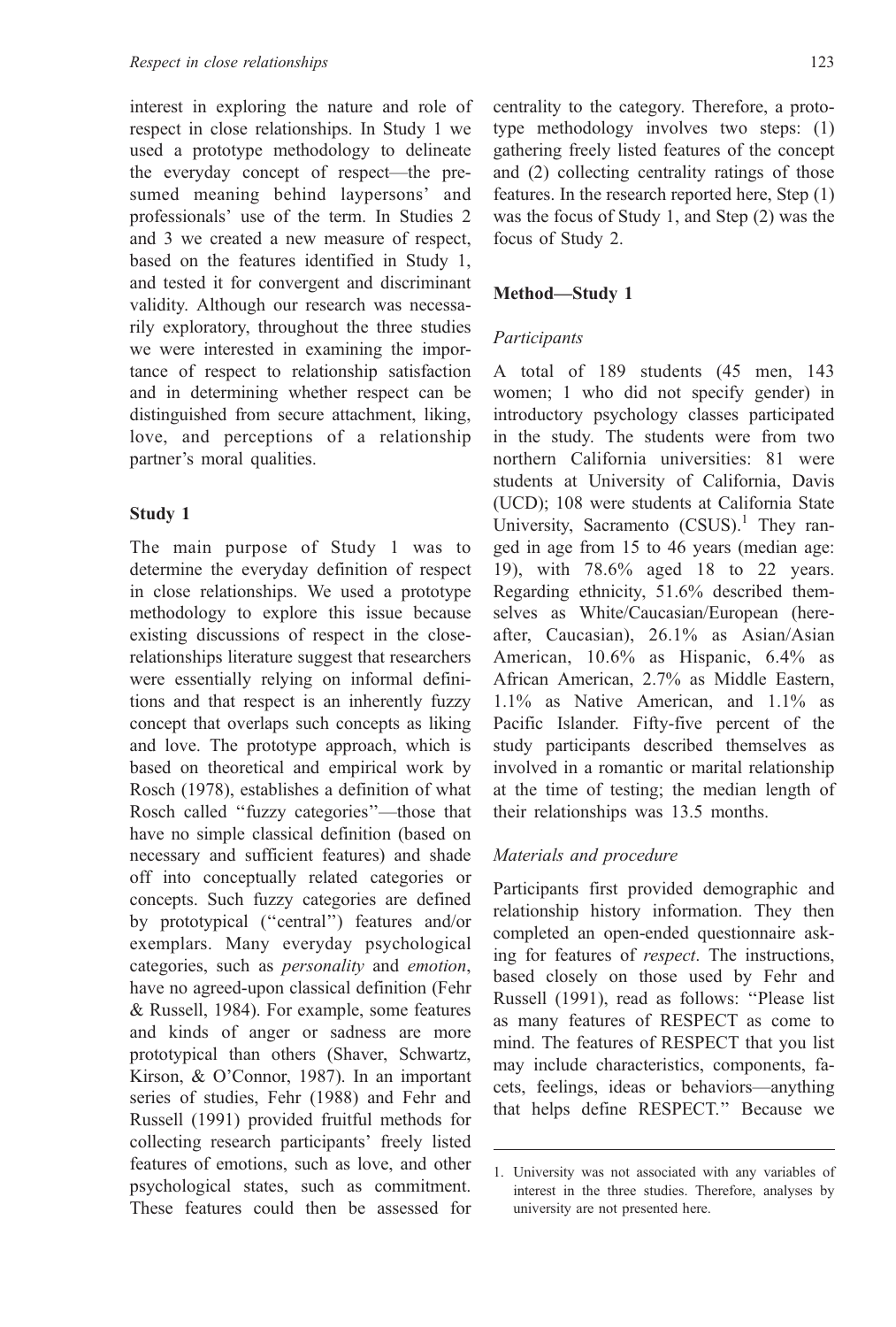were interested in respect in close relationships, we asked about three different relational contexts in which respect might or might not be conceptualized somewhat differently: (a) respect in a general interpersonal context (e.g., for oneself and for other people in the context of close interpersonal relationships), (b) respect for parents and caregivers, and (c) respect for romantic partners. The latter two sections asked participants to list features again, or in addition to the ones listed in the general section if they were unique or particularly important in that specific relational context. The major goal was to elicit as many potentially defining features as possible.

## Results and Discussion—Study 1

To create a coding system for responses to the open-ended questions about respect, we transferred to index cards every feature listed by at least 1 of 20 randomly selected participants. Both authors independently sorted the resulting 202 cards into conceptual categories. Our highly similar category systems were merged to create a single coding sheet, which we then used independently to code the data from 10 additional randomly selected participants. The few disagreements were discussed, and a revised coding sheet listing 31 substantive categories, plus an Other category, was created.

Using the final coding sheet, both authors independently coded the responses of 33 new randomly selected participants to test for interrater agreement, which was high: Cohen's kappa =  $.91$ . The first author coded the remaining participants' data, recording the number of features listed by each participant in each of the 31 substantive coding categories and an additional Other category. After the coding was completed, features in the Other category were reviewed and found to be unique to individual participants. They were therefore dropped from subsequent analyses.

Table 1. Percentage of participants who mentioned a coding category

| Coding category                           | General | Caregiver | Romantic partner |
|-------------------------------------------|---------|-----------|------------------|
| Having moral qualities                    | 50.3    | 40.8      | 17.5             |
| Considerate                               | 46.6    | 12.7      | 24.4             |
| Accepting other                           | 42.9    | 21.7      | 33.4             |
| Honest                                    | 40.2    | 22.2      | 31.2             |
| Listening                                 | 40.2    | 29.1      | 21.1             |
| Inspiring                                 | 38.1    | 17.0      | 13.8             |
| Member of a respectworthy social category | 38.1    | 47.1      | 7.4              |
| Trustworthy and reliable                  | 33.9    | 26.5      | 31.3             |
| Caring                                    | 33.9    | 17.0      | 26.0             |
| Understanding and empathic                | 31.8    | 18.5      | 20.6             |
| Admirable talents/skills                  | 31.2    | 14.3      | 4.7              |
| Mutuality                                 | 28.6    | 10.6      | 23.8             |
| Loving                                    | 27.0    | 30.7      | 34.4             |
| Loyal                                     | 26.5    | 4.8       | 26.5             |
| Respecting other's views                  | 25.4    | 9.0       | 22.8             |
| Not abusive                               | 23.3    | 5.3       | 15.9             |
| Open and receptive                        | 20.1    | 4.8       | 11.6             |
| Sensitive to feelings                     | 20.1    | 3.2       | 15.3             |
| Open communication                        | 19.1    | 11.1      | 17.0             |
| Showing interest                          | 18.0    | 4.3       | 7.9              |
| Not judgmental                            | 15.4    | 4.2       | 9.0              |
| Helpful                                   | 15.4    | 17.0      | 17.4             |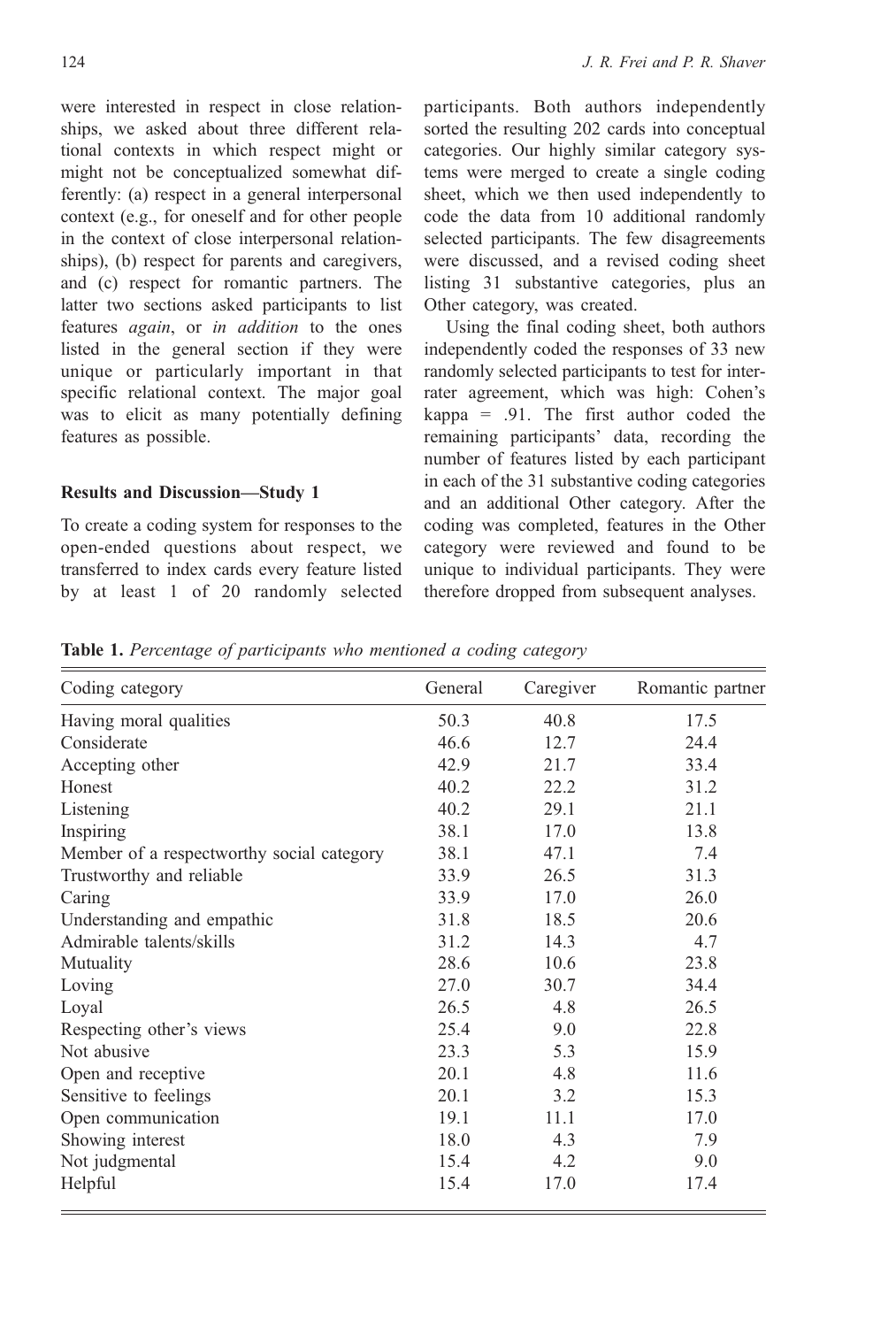The percentage of all participants who mentioned each of the 31 labeled coding categories was calculated. The 22 (of 31) coding categories mentioned by more than 15% of participants in any of the three relational sections of the questionnaire (general, parent/caregiver, romantic partner) are shown in Table 1. (The cutoff level of 15% was based on a natural break in the frequency distribution at that point and on the use of similar cutoff levels by Fehr, 1988, and Shaver et al., 1987.) The coding categories are listed from most to least frequently mentioned with regard to the general meaning of respect in interpersonal relationships. The inclusion of the parental and romantic relationship sections allowed for exploratory observations of respect features listed by participants as particularly important in these two kinds of relationships.

Based on the percentages shown in Table 1, we can draw preliminary conclusions about the definition of respect for each of the three relational contexts. First, most of what we intended to be features of respect turned out to be features of a respectworthy relationship partner. We did not anticipate this outcome based on earlier studies of emotion prototypes, which highlighted features of a process that unfolds over time. The prototype of anger, for example, includes appraising a situation as goal-obstructing and unfair, getting red in the face, raising one's voice, clenching one's fists, acting aggressively, and so forth (see Shaver et al., 1987). The results from the present study suggest that respect is not an emotion, but rather an attitude or disposition toward a particular person based on his or her perceived good qualities.

One of the most salient features of a respectworthy close relationship partner is ''admirable moral qualities'' (e.g., self-discipline, honor, patience, wisdom, self-knowledge). This was mentioned by 50.3% of participants when writing about respect in general interpersonal contexts. Also frequently mentioned were being considerate, being accepting (e.g., ''fostering space'' and allowing freedom and development), being honest/truthful, and listening to and hearing the other's viewpoint. Taken as a group, these salient features suggest, as we expected, that the respectworthy relationship partner is what attachment theorists call a good (i.e., security-enhancing) attachment figure: a person on whom one can rely for protection, comfort, support, and encouragement (e.g., Ainsworth et al., 1978; Bowlby, 1973; De Wolff & van IJzendoorn, 1997).

In line with this observation, the definitions of respect generated with regard to parents and romantic partners corroborate the interpretation of a respectworthy partner as a good attachment figure. Specifically, the definition of respect with regard to parents (attachment figures par excellence) was only slightly different from the more general definition. Having moral qualities, being accepting, being honest, and listening were again emphasized. Nevertheless, the most frequently mentioned feature of respect for parents was ''being a member of a respectworthy social category'' (47.1%). Many participants mentioned that parents deserve one's respect simply by virtue of being one's parents. Being loving, trustworthy, reliable, and responsible were also relatively salient. In the section focused specifically on romantic relationships, being loving, accepting, honest/truthful, and trustworthy and reliable were all, once again, emphasized as central features of respect.

Overall, then, Study 1 indicates that respect is an attitudinal disposition toward a close relationship partner who is trustworthy, considerate, and accepting, and this conception holds across a variety of close relationships. Having delineated these prototypical characteristics of respect, we next sought to assess their relative centrality to the concept and create a new method of measuring respect in close relationships.

## Study 2

Study 2 was motivated by three goals. First, we wanted to create a new means of measuring respect based on the findings of Study 1 and evaluate its reliability and factor structure. Second, we wanted to complete the prototype methodology by obtaining centrality ratings of the features of respect identified in Study 1. This step in the procedure adds further information about the core features of respect. To assess feature centrality we used a method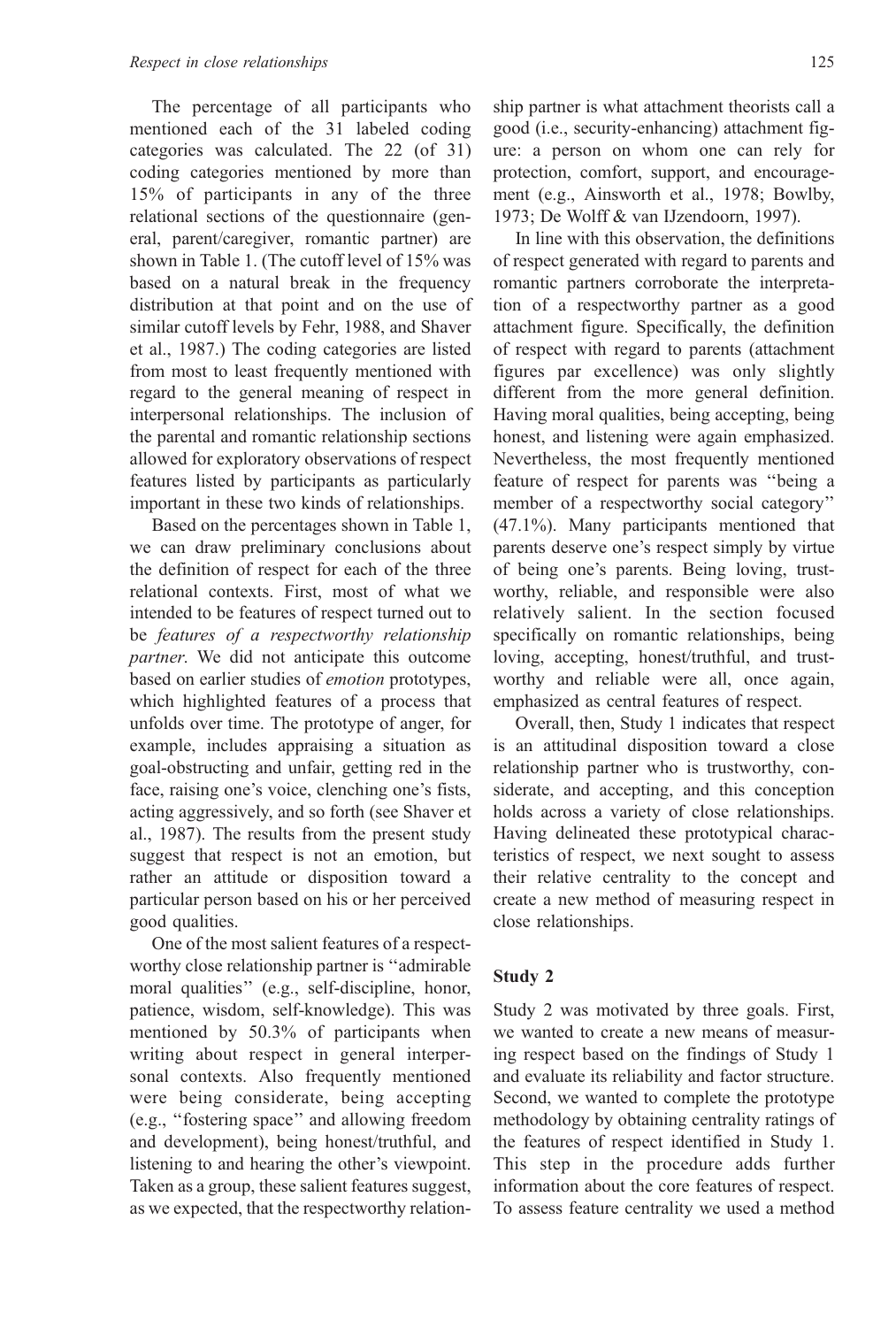developed by Fehr and Russell (1991): asking participants to rate the centrality of every feature on a numerical scale. Third, we wanted to begin assessing the construct validity of the new scale and placing it in a nomological network of related constructs (Cronbach & Meehl, 1955).

When creating a scale measuring respect for one's relationship partner, we wished to include as many of the features listed by Study 1 participants as possible. Because each of the 31 coding categories included a variety of specific participant comments and distinctions, more than one scale item could be created for most categories. For example, the category ''Caring'' (in Table 1) included issues related to being caring and compassionate and to being concerned and protective. Therefore, two different scale items (numbered 31 and 39 in the Table 1) were created to represent this category. As a result of this differentiating process, a total of 45 scale items were created.

Two kinds of measures were included in Study 2 to assess construct validity and the location of the new respect measure in a preliminary nomological network of related constructs. One measure was the Experiences in Close Relationships (ECR) scale, a 36-item, two subscale measure of attachment-related avoidance and anxiety (Brennan, Clark, & Shaver, 1998). Avoidance refers to avoidance of intimacy and dependence on partners, whereas *anxiety* refers to anxiety about loveworthiness, rejection, and abandonment. These dimensions are conceptually parallel to two discriminant functions reported by Ainsworth et al. (1978) in their studies of infants' patterns of attachment to parents, and are essentially the same as the two dimensions underlying the four-category typology of adult attachment styles developed by Bartholomew and colleagues (Bartholomew & Horowitz, 1991; Griffin & Bartholomew, 1994).

We predicted that the more avoidant participants would be less respectful of their partners for one or both of two reasons: (a) that avoidance reflects a negative model of others (in particular, of attachment figures), which might include an element of disrespect (a proposal made by Bartholomew and Horowitz, 1991); (b) that avoidance is a defensive strategy based on prior attachment relationships; failing to fully respect romantic partners may be one way to avoid becoming emotionally close to and/or dependent on them (a proposal made by Shaver and Clark, 1994). We did not expect attachment-related anxiety to correlate strongly with respect for partner because anxious individuals can vary in avoidance (the two dimensions are conceptually and empirically orthogonal), and some may respect their partners, whereas others may not. Some anxious individuals may attribute their lack of security to themselves while maintaining high respect for their partner, but others may angrily blame their partner for their own feelings of insecurity.

The second measure used to assess construct validity was the Inventory of Personal Characteristics (IPC; Benet & Waller, 1995; Tellegen & Waller, 1987), which was designed to assess seven fundamental factors of one's own or another person's personality: the original Big Five trait factors plus two new, more evaluative and morality-relevant trait factors, positive and negative valence. The two new factors are especially interesting for our purposes because they refer to moral and other qualities of a person that might be related to respectworthiness (e.g., being noble, wicked, or evil; deserving to be admired or hated). We expected that greater respect for one's partner would be associated with perceiving the partner as more moral and less wicked. If scores on the positive and negative valence dimensions (applied to one's relationship partner) correlate with respect for the partner and also predict other variables such as relationship satisfaction, stability, and dissolution better than respect, there would be little need for a respect scale. The correlations between the valence scales and the new respect scale were determined in Study 2; the issue of relative predictive power was assessed in Study 3.

## Method—Study 2

#### Participants

A total of 182 introductory psychology students (60 men, 120 women, 2 who did not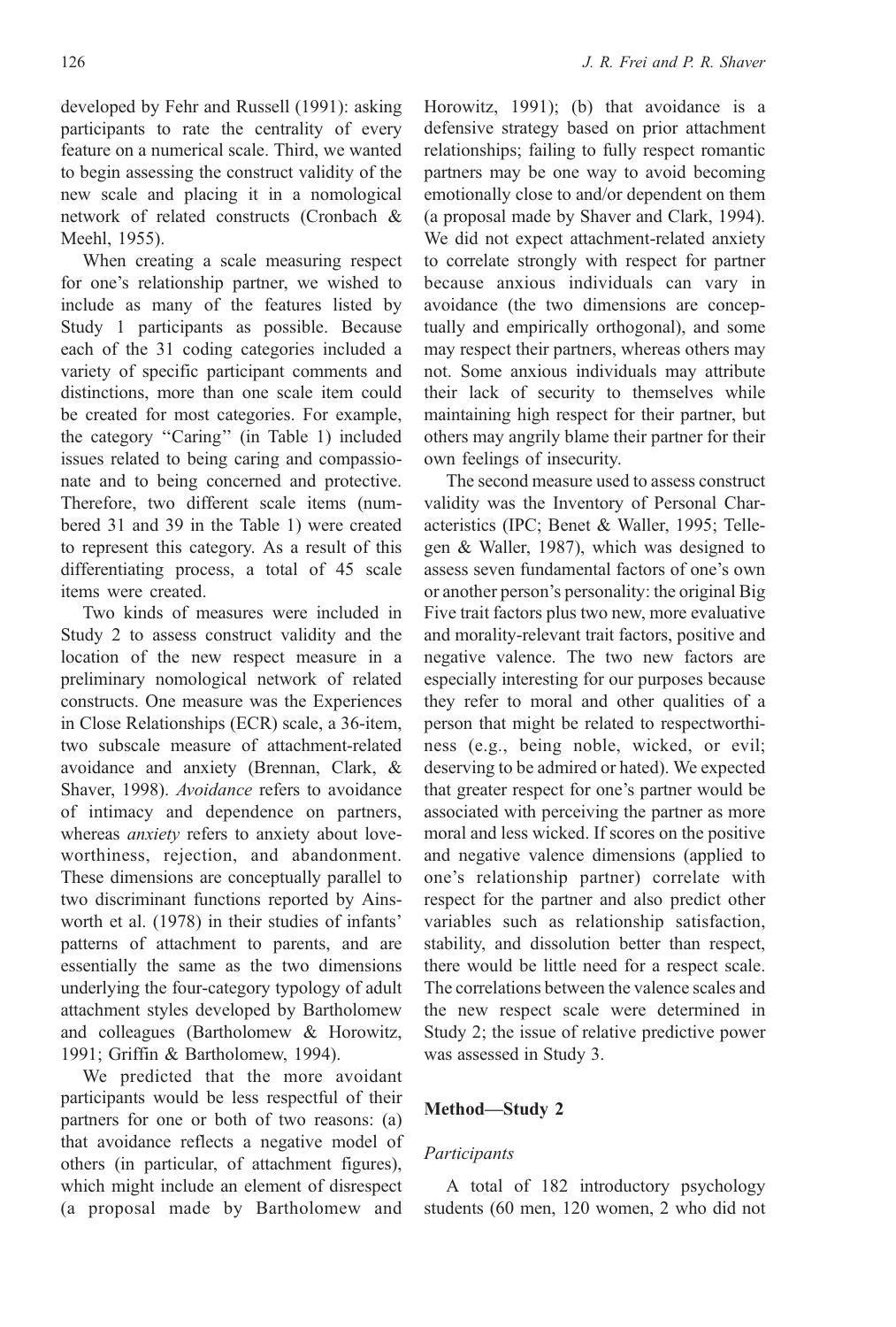specify gender) participated in the study. Eighty-nine were UCD students; 93 were CSUS students. Their ages ranged from 18 to 46 years (median age: 22), with 74.2% aged 19 to 23 years. Regarding ethnicity, 54.5% described themselves as Caucasian, 23.0% as Asian, 10.7% as Hispanic, 7.9% as African American, 2.2% as Pacific Islander, and 1.7% as Middle Eastern. Sixty-two percent were involved in a relationship at the time of testing; median relationship length was 21.0 months.

#### Materials and procedure

Participants each completed the same demographic questionnaire used in Study 1. They then completed a questionnaire packet including the following measures (in the order listed): the newly created respect measure, a measure of centrality ratings of the features of respect, the ECR measure of attachment-style dimensions, and the positive and negative valence scales from the IPC.

For each of the 45 respect items (e.g., ''S/he is willing to listen and hear my viewpoint,'' ''S/he is inspiring, motivating, admirable''), participants indicated on a 7-point scale (disagree strongly to agree strongly) whether or not the statement applied to their current romantic partner. Participants not currently involved in a relationship described their ''most important previous'' relationship partner. Next, participants completed a centrality rating form that listed the features of respect mentioned in all 31 coding categories in Study 1. The participants were asked to rate each feature with regard to how central it was to ''respect in the context of interpersonal relationships.'' Relationships with parents, romantic partners, friends, and coworkers were given as examples. The scale ranged from 1 (not at all central) to 7 (extremely central). The instructions and rating scale for the centrality measure were adapted from Fehr and Russell (1991).

Half of the ECR scale items measured attachment-related avoidance (e.g., ''I get uncomfortable when a romantic partner wants to be very close''); half measured attachmentrelated anxiety (e.g., ''I worry about being abandoned''). Items were rated on a 7-point Likert-type scale ranging from *strongly dis*agree to strongly agree. As in previous studies, coefficient alphas in the present study were high: .94 for avoidance and .90 for anxiety.

The two evaluative scales from the IPC (Benet & Waller, 1995), positive valence and negative valence, were used to measure participants' perceptions of their partner's moral qualities. For each item, participants indicated whether the characteristic listed was definitely true, probably true or mostly true, probably false or mostly false, or definitely false of their relationship partner. An example of the positive valence items is ''noble''; an example of the negative valence items is "wicked." In the present study, the alpha coefficients were .89 for positive valence and .91 for negative valence. Because of time constraints at CSUS, the two subscales of the IPC were administered only at UCD.

#### Results and Discussion—Study 2

#### Feature centrality

The centrality ratings of all 31 features of respect included in Study 1 were analyzed to determine which were viewed as most and least central to the concept of respect. The results are shown in Table 2. All 31 features received mean ratings above 4.0, the midpoint of the 7-point centrality scale, which is what should have happened given that all of the features were listed as characteristics of respect by at least some of the participants in Study 1.

Comparisons between Study 1 and Study 2. Generally, participants in the two studies agreed about the features that are most and least important for defining respect. One similarity between the results of Studies 1 and 2 is that eight of the nine features of respect listed by fewer than 15% of Study 1 participants (and therefore not included in Table 1) fell in the bottom half of Table 2. Only ''follows the Golden Rule'' moved from a low frequency of mention in Study 1 to a high centrality rating in Study 2, perhaps suggesting that it summarizes an important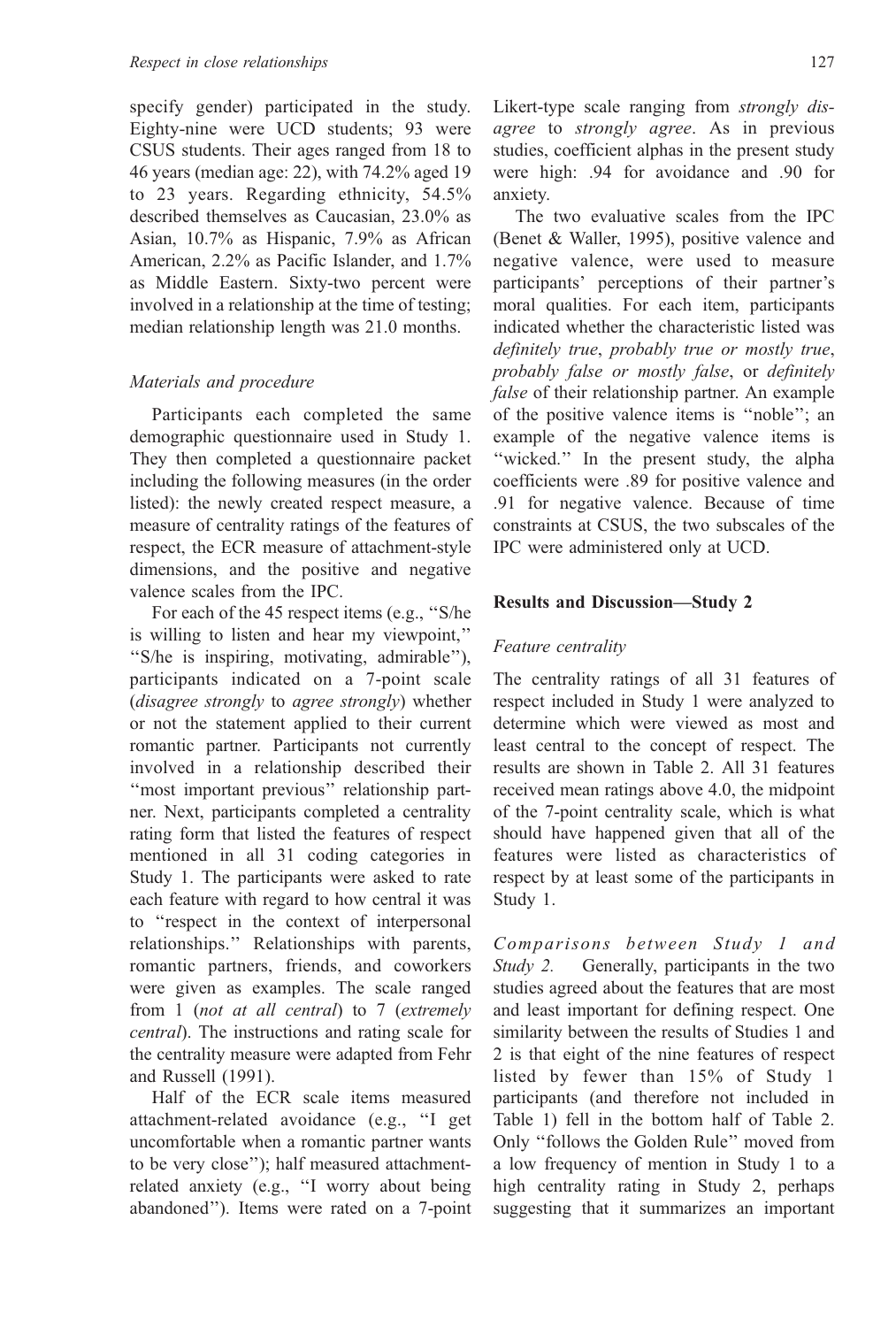Table 2. Mean centrality ratings of respect features

|                            | Mean centrality |
|----------------------------|-----------------|
| Respect feature            | rating (and SD) |
| Honest                     | 6.72(0.53)      |
| Not abusive                | 6.67(0.74)      |
| Loyal                      | 6.54(0.89)      |
| Trustworthy and reliable   | 6.39(0.95)      |
| Sensitive to feelings      | 6.36(0.86)      |
| Follows the Golden Rule    | 6.36(0.86)      |
| Listening                  | 6.27(0.89)      |
| Respecting other's views   | 6.25(0.90)      |
| Accepting other            | 6.23(0.97)      |
| Open and receptive         | 6.11(1.03)      |
| Mutuality                  | 6.04(0.95)      |
| Open communication         | 6.02(1.10)      |
| Understanding and empathic | 5.99(1.00)      |
| Having moral qualities     | 5.99(1.15)      |
| Not judgmental             | 5.88 (1.21)     |
| Considerate                | 5.85 (1.19)     |
| Mutual care                | 5.84(1.20)      |
| Loving                     | 5.77(1.34)      |
| Showing interest           | 5.76 (1.23)     |
| Helpful                    | 5.73 (1.26)     |
| Caring                     | 5.71(1.10)      |
| Friendship                 | 5.69(1.31)      |
| Forgiving                  | 5.66 (1.26)     |
| Altruistic                 | 5.52 (1.24)     |
| Appreciation               | 5.49 (1.26)     |
| Inspiring                  | 5.40 (1.40)     |
| Sharing ideas and feelings | 5.37 (1.32)     |
| Comfortable                | 5.10(1.60)      |
| Personal qualities         |                 |
| (appearance)               | 5.04(1.65)      |
| Admirable talents/skills   | 4.77(1.66)      |
| Member of a respectworthy  |                 |
| social category            | 4.12 (1.90)     |
|                            |                 |

aspect of respectworthy individuals but is not a characteristic that most participants in Study 1 spontaneously generated in these particular words. Other features that were mentioned infrequently but rated as very central are ''loyal,'' ''not abusive,'' and ''sensitive to feelings.''

A difference between the results in Tables 1 and 2 is that two traits mentioned spontaneously by a sizable portion of Study 1

participants, being a member of a respectworthy social category and having admirable talents and skills, were rated as least central to respect by Study 2 participants. These two features are aspects of certain kinds of respect, and so may have come to mind in a free-recall format (Study 1), but seemed less important when listed among other salient features (Study 2).

An important similarity between the results in the two tables is that the top five features from the General column in Table 1 (having moral qualities, being considerate, being accepting of the other, being honest, and listening) and four of the five most frequently mentioned features in the Romantic Partner column of Table 1 (accepting, trustworthy and reliable, honest, and loyal) are in the top half of the centrality hierarchy in Table 2. These findings indicate agreement among participants about the features that are most important and central to respect in interpersonal relationships. A reading of the top few features from either Table 1 or Table 2 conveys the special nuances of respect in this context: It is not respect for an authority figure or respect for someone who evokes fear, but rather respect for a morally good, considerate, and trustworthy person who respects others' views. As mentioned earlier, these are characteristics of someone who can be expected to serve as a good attachment figure. It is noteworthy that participants were saying, with regard to respecting others' views, that respect engenders respect, an idea mentioned in the introduction.

Centrality across subgroups of the sample. Mean centrality ratings for each of the 31 features of respect were calculated for students in each of the four largest ethnic groups (Caucasian, Asian/Asian American, Hispanic, and African American). For each pair of ethnic groups, correlations across the 31 features were then computed. All six correlation coefficients were high (with r ranging from .87 to .97; all  $p < .001$ ), indicating substantial agreement on the relative centrality of the 31 respect features across ethnic groups. Similar analyses were conducted to compare men's and women's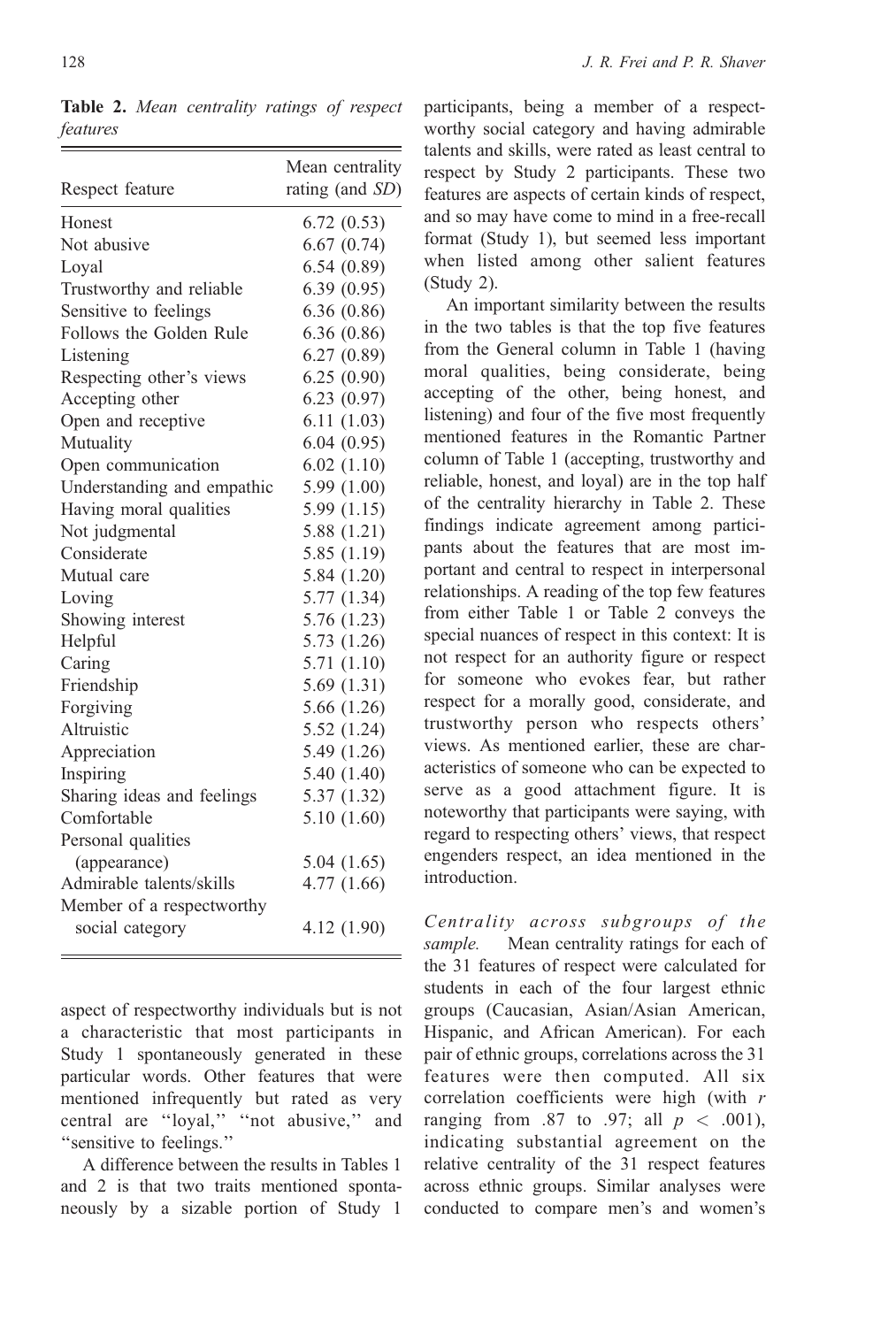centrality ratings. The Pearson  $r$  was .57  $(p < .001)$ . The relatively low value of r led us to wonder whether large differences in centrality ratings of just a few features between men and women influenced the correlation. We calculated Spearman's rho to determine if the rankings of feature centrality were more similar across gender than the actual values. Rho was a high .83 ( $p < .001$ ). Further analyses revealed that the relatively low  $r$  was indeed due primarily to statistically significant gender differences in the mean centrality ratings for four features: listening (*M* for men, 6.00; *M* for women, 6.39;  $t(178)=2.85, p=.005$ , respecting others' views (men, 6.03; women, 6.37;  $t(178) = 2.36$ ,  $p =$ .019), helpful (men, 6.02; women, 5.58;  $t(178)$  = 2.20,  $p = .029$ ), and not abusive (men, 6.50; women, 6.76;  $t(178) = 2.21$ ,  $p = .028$ ). In other words, women rated a partner's listening, respecting others' views, and not being abusive as more central to respectworthiness than did men. Men rated partner's being helpful as more central to respectworthiness than did women.

Of the 31 features only 4 showed statistically significant gender differences, all of which were less than .45 of a scale point (on a 7-point scale). This is compatible with the conclusion that men's and women's conceptions of respect are similar. Still, the differences are comparable to ones found in many studies of married couples. Men often seem to be looking for a helpmate or supportive partner—women's traditional role in marriage. Women often complain about not being ''heard'' and sometimes about being physically or emotionally abused. These problems are presumably related to traditional sex differences in power and influence (see Tannen, 1990; Tavris, 1992). In general, the centrality ratings of respect features were highly similar across subgroups in Study 2, including differences in ethnicity and gender, suggesting that the ratings were far from arbitrary.

#### Respect scale

We turn now to analyses of the new respect scale, henceforth called the Respect for Partner Scale, or RPS, which was designed for use in the context of romantic relationships.

This 45-item scale proved to be highly reliable (alpha = .98).<sup>2</sup> The possibility that some of the internal consistency was due to our having worded all items in the respectworthy direction—a consequence of deriving them from spontaneously listed features of respect in Study 1—was explored in Study 3. A second possibility—that viewing a person as respectworthy is more or less equivalent to liking or loving the person—was also examined in Study 3.

The high alpha coefficient for the 45-item version of the scale implies that the scale is unifactorial. To confirm this implication statistically, we submitted the inter-item correlation matrix to a principal components analysis. The scree plot indicated that there was one large factor and many small factors. The first principal component had an eigenvalue of 24.56 and accounted for 53.90% of the variance. All 45 items loaded above .40 on this factor. No other principal component accounted for even 5% of the variance; thus, no attempt was made to interpret the weaker components.

The respect scores were analyzed for possible associations with demographic variables. There was a small but significant negative correlation between age and respect score  $(r = -.17, p = .02)$ . (Further partialcorrelational analyses indicated that this association was not attributable to current relationship status or length.) Effects of gender on respect scores were assessed with t tests and did not approach significance:  $t(177) = .72$ ,  $p = .47$ . The effect of ethnicity on respect was assessed with a one-way ANOVA (treating the four largest ethnic groups as four levels of an ethnicity variable). The resulting  $F(3,166)$  was only .43. Because it seemed likely that participants who described a past relationship partner rather than a current one would, on

<sup>2.</sup> The 20 best items (in terms of corrected item-total correlations) were tested for internal consistency and found also to have a high alpha coefficient (.97), suggesting that a shorter scale can be used in future research (see the Appendix). In the present paper we report results for the 45-item version of the scale because it contains all of the features that Study 1 participants associated with respect, none of which we wished to exclude at this early point in our research.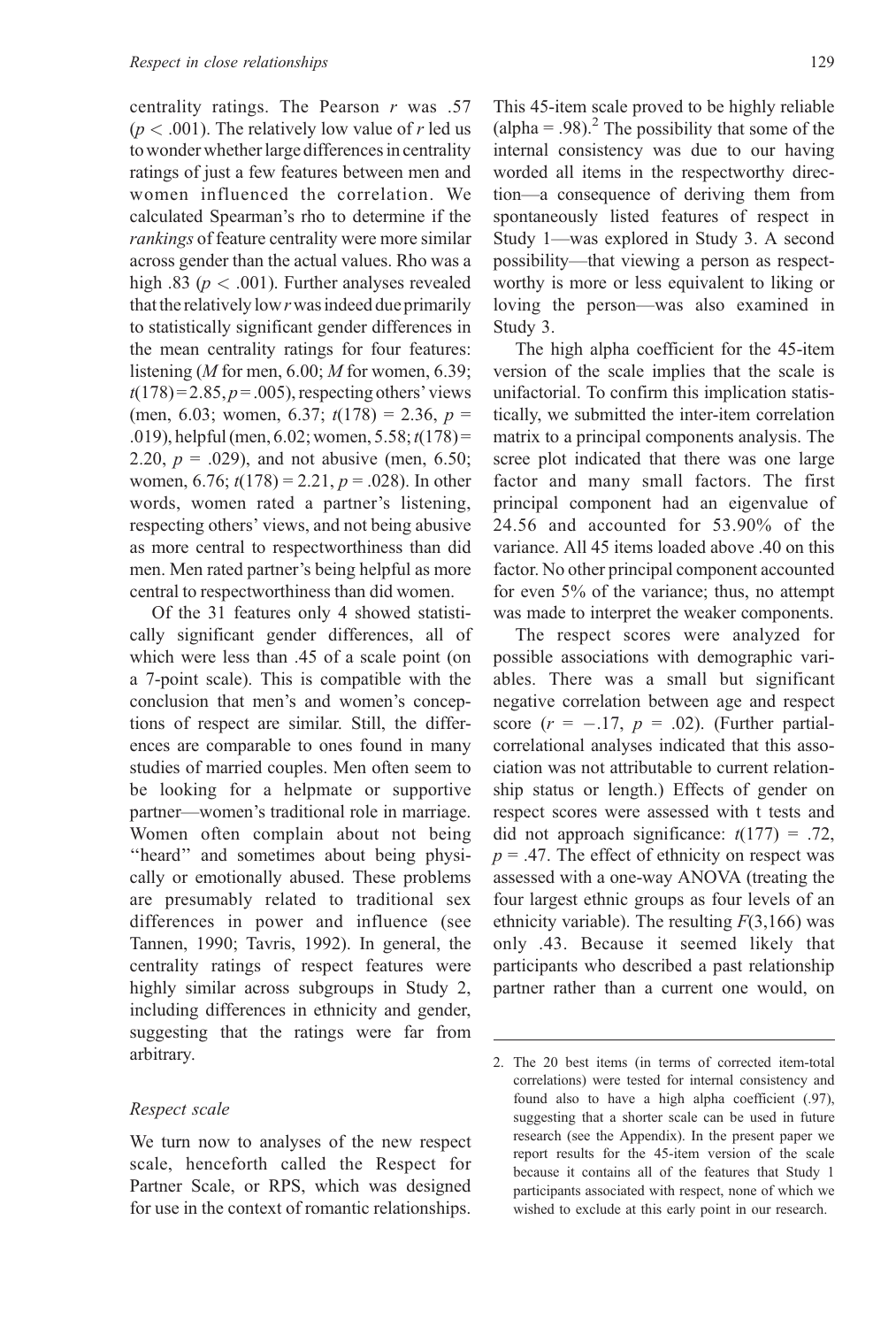average, report lower respect for their partners, a t-test was conducted to determine the effect of relationship status on respect scores. The result was highly significant:  $t(170) = 5.59$ ,  $p < .001$ . The mean respect score for people currently in a relationship was 6.09; for those describing their most important previous relationship, 5.29 (lower, but still well above the scale midpoint). The weak associations between respect scores and demographic variables are encouraging because they indicate that the concept measured by the RPS is viewed similarly across differences in age (within the relatively narrow age range tested), gender, and ethnicity.

As predicted, respect scores were significantly correlated with the attachment-style avoidance dimension  $(r = -.40, p < .001)$ . Participants who scored higher on avoidance tended to respect their partners less. Also as expected, respect scores were not related to the attachment-style anxiety dimension  $(r = -.09)$ ,  $p = .23$ ). Finally, additional support for the validity of the RPS comes from the finding that respect scores were significantly correlated with both positive valence  $(r = .54, p < .001)$ and negative valence  $(r = -.55, p < .001)$ . As respect for a romantic partner increased, positive evaluation of the partner's moral character also increased and negative evaluation of the partner's depravity decreased. The positive and negative valence scales themselves were correlated,  $r = -.23$ ,  $p < .04$ , but not so highly as to render their associations with respect redundant. The correlation between positive valence and respect was still .50  $(p < .001)$  when negative valence was controlled; the correlation between negative valence and respect was still  $-.52$  ( $p < .001$ ) when positive valence was controlled.

Because some of the associations between the RPS and the attachment and valence variables might have been strengthened by including participants who were reporting on a previous relationship that might have failed for reasons related to respect, attachment, and valence, we recalculated the correlations with relationship status controlled. The directions and significance of the correlations remained the same, although the coefficients changed slightly in size: for avoidance,  $-.34 (p < .001)$ ; for anxiety,  $-.15$  ( $p = .11$ ); for positive valence, .46 ( $p < .001$ ); and for negative valence,  $-.50$  ( $p < .001$ ).

#### Study 3

With the newly created RPS in hand, we were ready to tackle the issue of discriminant validity. Is the new respect measure redundant with existing measures of related constructs such as attachment, love, and partner personality, or does the RPS capture an aspect of relationship functioning that is not fully accounted for by concepts other than respect? Does the RPS explain relationship satisfaction better than those constructs? In Study 2 we found that the RPS was negatively associated with avoidant attachment and negative partner valence, and positively associated with positive partner valence. But the associations were not so strong as to suggest that respect is simply redundant with those constructs. In Study 3, we measured respect, attachment avoidance and anxiety (Brennan et al., 1998), and positive and negative partner valence (Benet & Waller, 1995), as in Study 2. We also added measures of liking and loving (Rubin, 1970) and relationship satisfaction (Hendrick, 1981, 1988) because it seemed possible that liking and loving would be closely related to respect, and because we wanted to examine the relative predictive power of respect, attachment variables, IPC subscales, and liking and loving vis-à-vis relationship satisfaction. To reduce the potential effects of agreement response bias on the respect measure, we rewrote half of the respect items in a negative, or reversed, form. Our main hypothesis in Study 3 was that respect would contribute uniquely to the explanation of relationship satisfaction.

#### Method—Study 3

#### Participants

A total of 319 students (92 men, 226 women, 1 who did not specify gender) in introductory psychology classes participated in this study. Two hundred fifty-six (80.5%) of the participants were students at UCD; sixty-one (19.4%) were friends recruited by UCD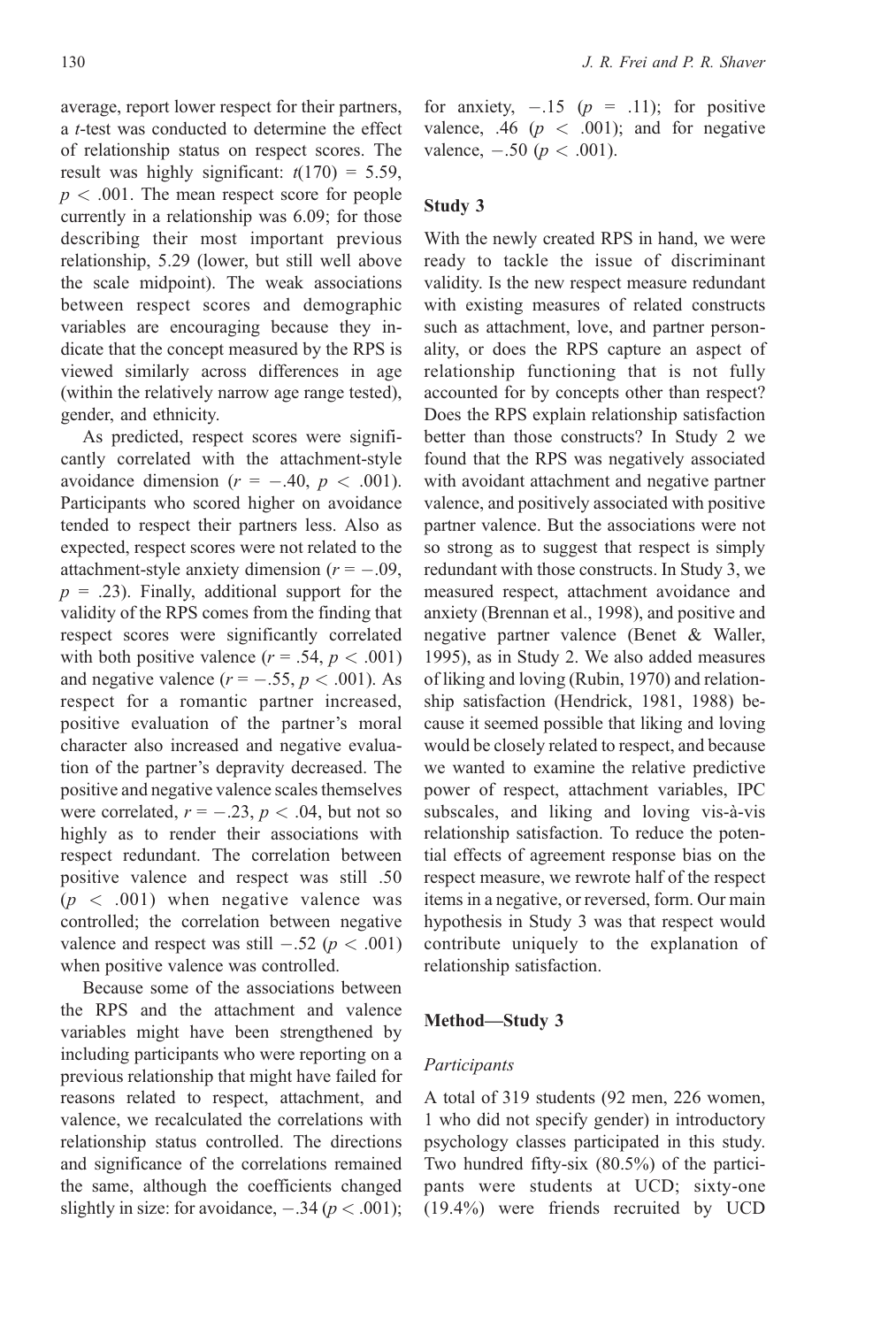participants at a variety of west-coast universities. The participants ranged in age from 16 to 30 (median age: 19), with 97% of the participants aged 19 to 23 years. Regarding ethnicity, 50.3% of the students described themselves as Caucasian, 25.3% as Asian, 9.5% as Hispanic, 5.4% as Pacific Islanders, 4.7% as Middle Eastern, 4.1% as African American, and less than 1% as Native American. Fifty-three percent of the participants were involved in a relationship at the time of testing; median relationship length was  $16$  months. $3$ 

#### Materials and procedure

Each student filled out the same demographics sheet used in Studies 1 and 2, with the addition of several questions asking about relationship status. The students then completed a questionnaire packet including measures of the following constructs: relationship satisfaction, respect, liking and loving, attachment orientation, and positive and negative partner valence. Four orders were created for the materials and randomly assigned to participants.

Relationship satisfaction was assessed with the Relationship Assessment Scale (RAS; Hendrick, 1981, 1988). The RAS consists of eight Likert-type items (e.g., ''How well does your partner meet your needs?'') each rated on a 5-point answer continuum specific to that item. The scale's alpha coefficient in the present sample was .80.

The Respect for Partner Scale (RPS) contained 45 items, each rated on a 7-point (disagree strongly to agree strongly) scale to indicate how well it applied to a current or most important previous romantic partner. In contrast to the scale devised in Study 2, in Study 3 every other item on the RPS was reverse-worded (see the Appendix). The resulting alpha coefficient was still high, .95.

The liking and loving scales (Rubin, 1970) consisted of 26 items, 13 measuring each construct, rated on a 7-point (disagree strongly to agree strongly) scale. The liking scale included items such as "I think that and I are quite similar to each other.'' The loving scale included items such as ''I would do almost anything for  $\hspace{1cm}$  ." Coefficient alpha for the liking scale was .90; for the loving scale, .88. The attachment scales and the measures of positive and negative valence were as described in Study 2. Alphas in Study 3 were as follows: avoidance, .93; anxiety, .90; positive valence, .88; negative valence, .85.

#### Results and Discussion—Study 3

## Respect for partner scale and other predictors of relationship satisfaction

Correlations between the RPS and all other variables in the study are shown in Table 3 The RPS correlated significantly and in the expected directions with relationship satisfaction and the other predictor variables. Moreover, all of the potential predictors were significantly related to the RAS and to each other, with the exception of anxiety.

We conducted a series of hierarchical multiple regression analyses predicting relationship satisfaction. In each analysis, relationship satisfaction was predicted as follows: (i) first by relationship status (i.e., reporting on a current vs. a prior relationship, which was significantly associated with RPS scores in Study 2), (ii) second by a pair of variables from one of the three conceptual frameworks included in the study (i.e., attachment theory, Rubin's liking and loving framework, and the personality valence framework), and (iii) third, by respect.<sup>4</sup> The B and  $\mathfrak{B}$  coefficients

<sup>3.</sup> Two methods of participation were available to students. Those with access to the Internet were asked to complete the questionnaires online; the remaining participants were provided with a packet of questionnaires. There were no significant differences in responses based on method of participation, and the results reported below were essentially the same for the two groups.

<sup>4.</sup> We also conducted analyses in which the interactions between relationship status and the other predictor variables were included in a fourth step. Relationship status never interacted significantly with respect, and the few significant interactions between relationship status and other predictor variables did not change the superiority of respect as a predictor or alter any of the other patterns we describe here. Therefore, the interactions are not described in Table 4.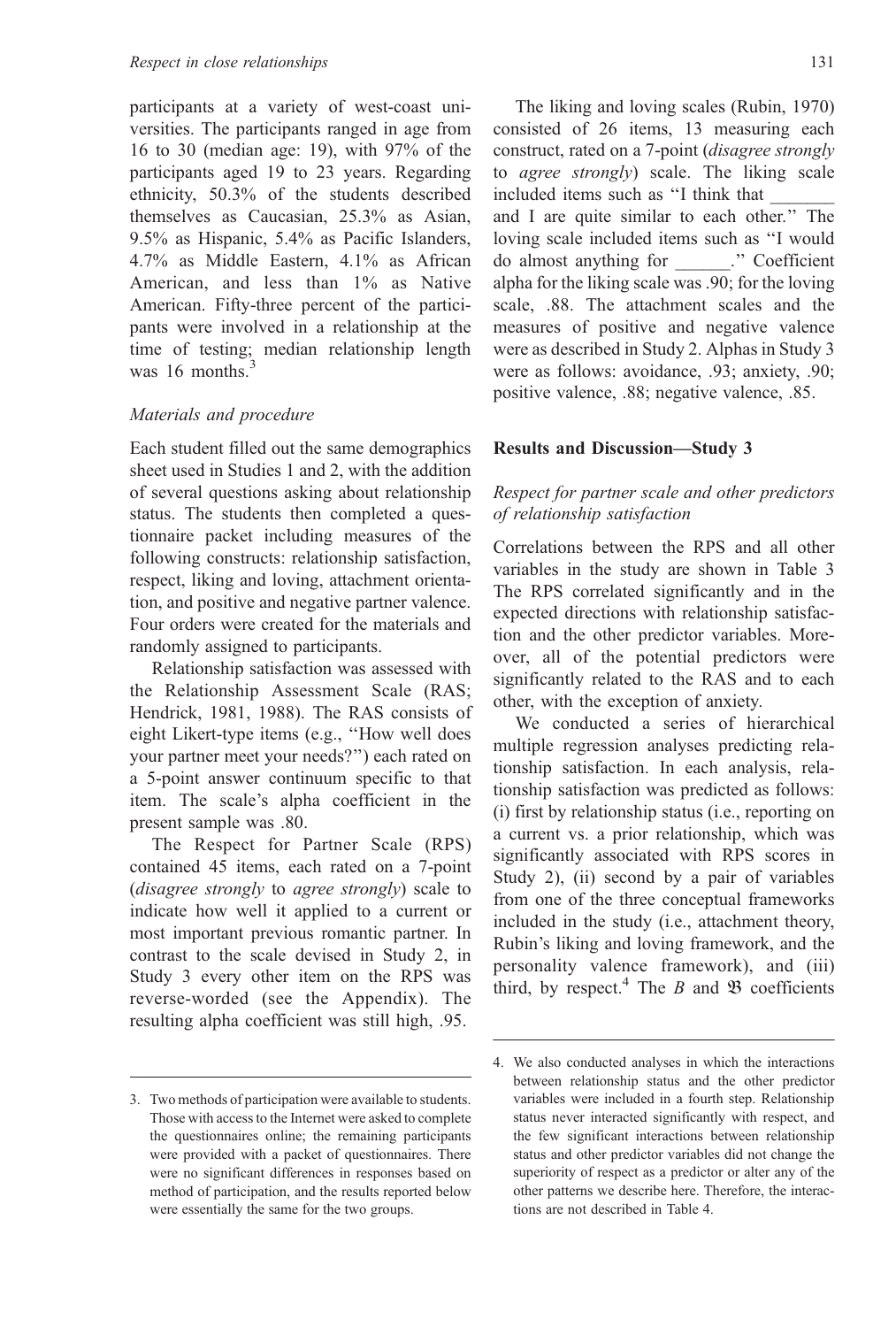| Scale                        |  | $\mathcal{E}$ | $\overline{4}$                                                  | 5.  | 6      |                           | 8              |
|------------------------------|--|---------------|-----------------------------------------------------------------|-----|--------|---------------------------|----------------|
| 1. Respect                   |  |               | $-$ .75** .53** $-$ .39** $-$ .24** .61** $-$ .50**             |     |        |                           | $.73**$        |
| 2. Liking                    |  |               | $.69^{**}$ $-.42^{**}$ $-.07$ $.67^{**}$ $-.36^{**}$ $.67^{**}$ |     |        |                           |                |
| 3. Loving                    |  |               | $ -.61***$ $.14*$ $.56***$ $-.21**$ $.64**$                     |     |        |                           |                |
| 4. Attachment avoidance      |  |               |                                                                 | .09 |        | $-.41***$ .27** $-.56***$ |                |
| 5. Attachment anxiety        |  |               |                                                                 |     | $-.08$ |                           | $.07 - .23*$   |
| 6. Positive valence          |  |               |                                                                 |     |        |                           | $-.33**$ .54** |
| 7. Negative valence          |  |               |                                                                 |     |        |                           | $-33**$        |
| 8. Relationship satisfaction |  |               |                                                                 |     |        |                           |                |

Table 3. Correlations among respect and all other variables involved in regression analyses

 $*_{p}$  < .05.  $*_{p}$  < .01.

and t-test results for these analyses are shown in Table 4.

For the hierarchical analysis involving the two attachment variables, avoidance and anxiety, both variables contributed significantly to the prediction of relationship satisfaction at step ii,  $R^2 = .45$ ,  $F(3,303) =$ 83.44,  $p < .001$ . The beta coefficients for both avoidance and anxiety were significant. When respect entered at step iii,  $R^2$  rose to .65, a significant change,  $F_{change}(1,302)$  = 176.38,  $p < .001$ . In the final hierarchical model, only the beta coefficients for relationship status, respect, and avoidance were significant. Thus, respect significantly enhanced the prediction of relationship satisfaction in comparison with the two attachment scales, and anxiety no longer contributed significantly to the equation after respect was added.

For the hierarchical analysis involving the liking and loving scales, both variables contributed significantly to the prediction of relationship satisfaction at step ii,  $R^2 = .57$ ,  $F(3,304) = 134.66, p < .001$ . The beta coefficients for both liking and loving were significant. When respect entered at step iii,  $R^2$  rose to .65, a significant change,  $F_{change}$  $(1,303) = 72.77, p < .001$ . In the final hierarchical model, only the beta coefficients for relationship status, respect, and loving were significant. The beta for liking fell almost to zero, indicating that its predictive capacity was redundant with and exceeded by respect. This outcome, which is attributable to Rubin (1973) having defined liking in terms of respect, is discussed in greater detail below.

In the analyses involving positive valence and negative valence, both variables contributed significantly to the prediction of relationship satisfaction at step ii,  $R^2 = .46$ ,  $F(3,300)$  $= 84.68$ ,  $p < .001$ . The beta coefficients for both positive and negative valence were significant. When respect entered at step iii,  $R^2$  rose to .61, a significant change,  $F_{change}(1,299) = 113.28, p < .001$ . In the final hierarchical model, only the beta coefficients for relationship status, respect, and positive valence were significant. Thus, respect substantially increased the prediction of relationship satisfaction over and above partner valence, and negative valence no longer contributed significantly to the equation after respect was added.

A similar analysis was conducted in which relationship satisfaction was predicted from relationship status at step i, adding all three pairs of variables (attachment avoidance and anxiety, liking and loving, and positive and negative partner valence) at step ii, and adding respect at step iii. After the second step,  $R^2 = .64$ ,  $F(7,296) = 74.30$ ,  $p < .001$ , and the beta coefficients for relationship status (.21,  $p < .001$ ), avoidance (-.15,  $p < .01$ ), anxiety  $(-.20, p < .001)$ , liking  $(.30, p < .001)$ , and loving  $(.24, p < .001)$  were all significant. Those for positive valence (.05) and negative valence  $(-.07)$  were not, their predictive power having been usurped by more powerful, correlated variables. When respect entered at step iii,  $R^2$  rose to .69, a significant change,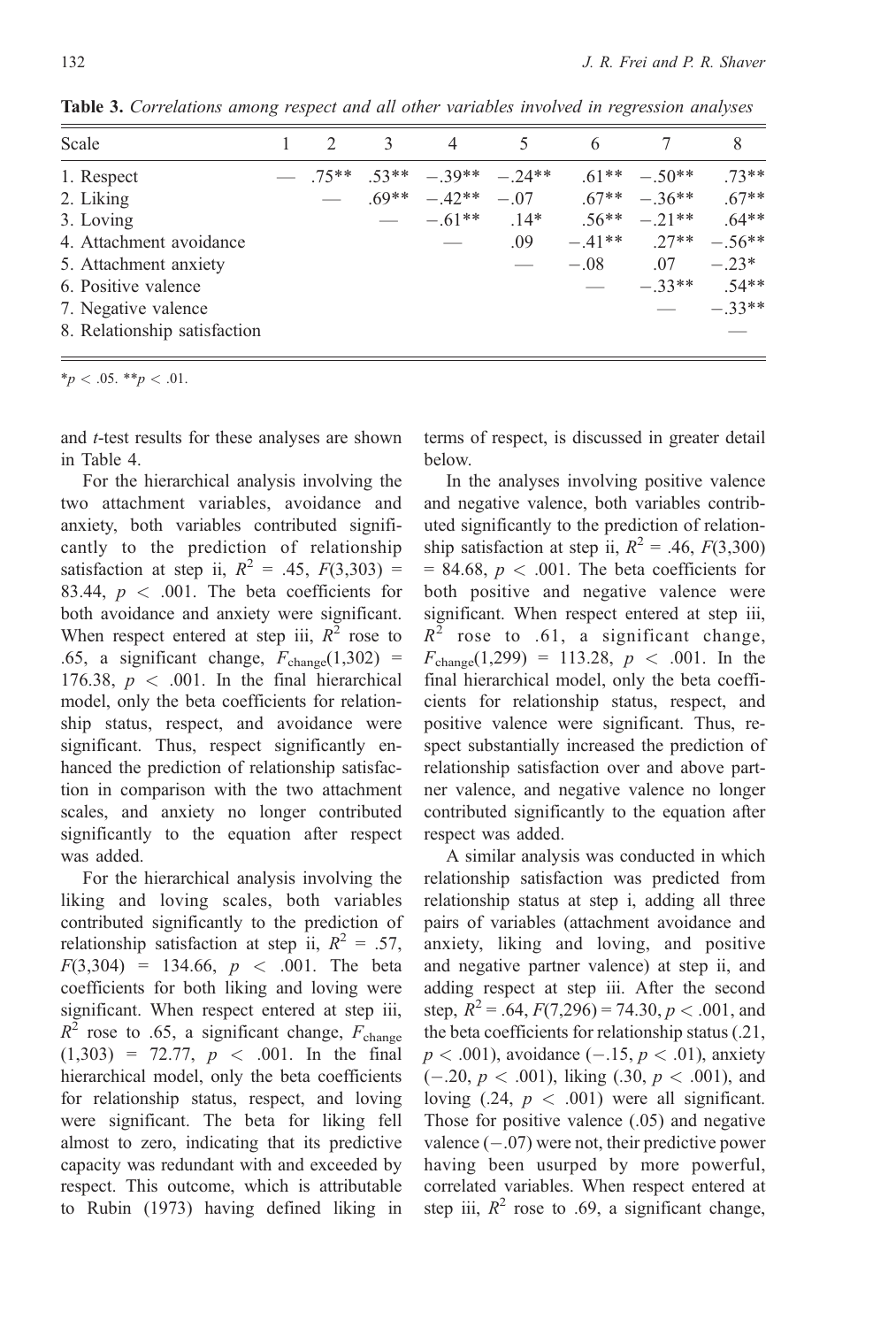| Variable             | $\boldsymbol{B}$ | $\mathfrak{B}$ | $\boldsymbol{t}$ |
|----------------------|------------------|----------------|------------------|
| Attachment           |                  |                |                  |
| Step i               |                  |                |                  |
| Relationship status  | .74              | .54            | $11.24**$        |
| Step ii              |                  |                |                  |
| Relationship status  | .50              | .37            | 7.86**           |
| Attachment avoidance | $-.25$           | $-.40$         | $-8.55**$        |
| Attachment anxiety   | $-.09$           | $-.15$         | $-3.52**$        |
| Step iii             |                  |                |                  |
| Relationship status  | .28              | .20            | $5.20**$         |
| Attachment avoidance | $-.17$           | $-.27$         | $-6.96**$        |
| Attachment anxiety   | $-.04$           | $-.06$         | $-1.62$          |
| Respect              | .45              | .53            | 13.28**          |
| Liking and loving    |                  |                |                  |
| Step i               |                  |                |                  |
| Relationship status  | .74              | .54            | $11.26**$        |
| Step ii              |                  |                |                  |
| Relationship status  | .38              | .28            | $6.50**$         |
| Liking               | .28              | .40            | $7.66**$         |
| Loving               | .15              | .24            | $4.31**$         |
| Step iii             |                  |                |                  |
| Relationship status  | .27              | .20            | 5.07**           |
| Liking               | .06              | .09            | 1.45             |
| Loving               | .16              | .25            | $5.17**$         |
| Respect              | .38              | .45            | $8.53**$         |
| Personality valence  |                  |                |                  |
| Step i               |                  |                |                  |
| Relationship status  | .74              | .54            | 11.19**          |
| Step ii              |                  |                |                  |
| Relationship status  | .54              | .40            | 8.79**           |
| Positive valence     | .45              | .37            | 7.94**           |
| Negative valence     | $-.26$           | $-.13$         | $-2.88*$         |
| Step iii             |                  |                |                  |
| Relationship status  | .37              | .27            | $6.70**$         |
| Positive valence     | .15              | .13            | $2.73*$          |
| Negative valence     | .09              | .05            | 1.09             |
| Respect              | .48              | .56            | $10.64**$        |

Table 4. Hierarchical regression analyses predicting relationship satisfaction from one of the three conceptual frameworks (entered first) and respect (entered second)

 $*_{p} < .01.$   $*_{p} \le .001.$ 

 $F_{change}(1,295) = 49.05, p < .001$ . Only the coefficients for relationship status (.16,  $p <$ .001), respect (.40,  $p < .001$ ), avoidance (-.16,  $p < .001$ ), anxiety (-.13,  $p = .001$ ), and loving  $(0.22, p < 0.001)$  were significant, and the one for respect was largest. The second largest coefficient was for loving, harking back to Gottman's (1994b) observation, quoted in the introduction, that most couple members are looking mainly for love and respect. In this analysis, the coefficient for liking was .11, ns, suggesting again that liking was sufficiently redundant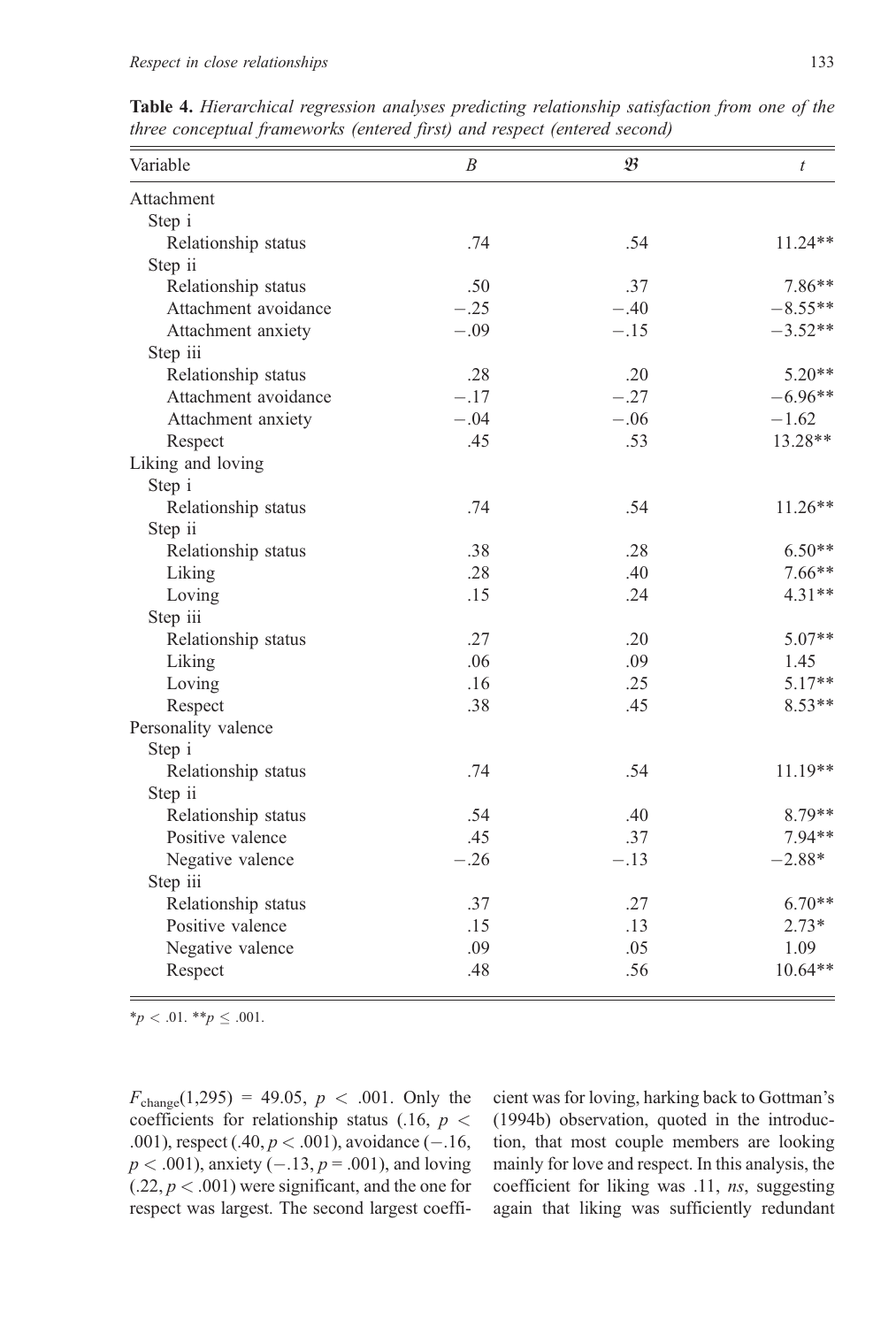## Respect and liking

when respect entered the equation.

As shown in Table 3, respect correlated very highly with liking  $(r = .75)$ , and in every analysis where respect and liking were entered together as predictors of relationship satisfaction, liking was removed from the equation. To explore the content of the liking items that accounted most strongly for the overlap with the RPS, we correlated the RPS with all 13 liking items. Among the 7 items with the largest correlation coefficients (average  $r = .57$ ), one explicitly included the word respect: "I think that \_\_\_\_\_\_\_\_ is one of those people who quickly wins respect.'' Another liking item included the word ''admiration'': ''It seems to me that it is very easy for \_\_\_\_\_\_\_ to gain admiration.'' Others included phrases such as ''exceptionally mature,'' ''good judgment,'' and ''the sort of person whom I myself would like to be.'' These characteristics are very similar to features of respect listed by participants in Study 1. Among the 6 liking items with the lowest correlations with the RPS (average  $r = .43$ ), none mentioned respect or admiration. Therefore, although all of the items on the liking scale correlated significantly with the RPS, the ones most responsible for the high correlation between the two scales either explicitly or

implicitly referred to respect, suggesting that Rubin's (1970) liking scale is largely a scale that measures respect. Cramer (1992) also came to this conclusion after conducting a large factor analysis that revealed that Rubin's (1970) love items loaded on a love factor that included the item ''I really like you,'' whereas Rubin's (1970) liking items loaded on a respect factor that included the item ''I really respect you as a person.'' A look back at Rubin's (1973) conceptual and empirical work suggests that he may have operationally defined liking in a way that approximated respect in order to help distinguish liking from loving—the two constructs he was attempting to distinguish. To the extent that the liking scale and the RPS both measure respect, the RPS does so in a way that accounts for more variance in romantic relationship satisfaction. All of the RPS items are designed to measure respect, whereas the items on Rubin's (1970) liking scale are a mixture of respect and liking items. Moreover, in line with Rubin's guiding insight, respect as measured by the RPS is not the same thing as love.

# General Discussion

The program of research described here began with the observations that people often mention respect spontaneously when talking about why their relationships function well or poorly, and that relationship researchers (e.g., Gottman, 1994b) often refer to respect when discussing their findings but usually do not measure it explicitly or reliably. Our purpose was to delineate the everyday concept of respect in close interpersonal relationships using a prototype methodology and to create a Respect for Partner Scale based on the results. A secondary purpose was to understand whether respect is important to relationship success, and perhaps uniquely so.

Study 1 produced a number of consensual features of respect—or, more specifically, of a respectworthy relationship partner. Many of these features—loving, caring, understanding, honesty, loyalty, listening openly, not abusive or judgmental, and considerate—seemed to refer to psychological qualities that allow a person to serve as a security-inducing attachment figure. The Respect for Partner Scale, which we created based on features generated by Study 1 participants, was tested in Studies 2 and 3 and found to be unidimensional and highly internally consistent, indicating that these features are aspects of a single concept.

In Study 2, participants rated the features listed by Study 1 participants for degree of centrality to the concept respect. The features with the highest centrality ratings corresponded well to those most frequently mentioned by Study 1 participants, indicating agreement between the two samples on the definition of a respectworthy relationship partner. In addition to rating highly the features listed prominently in Study 1, Study 2 participants also rated the following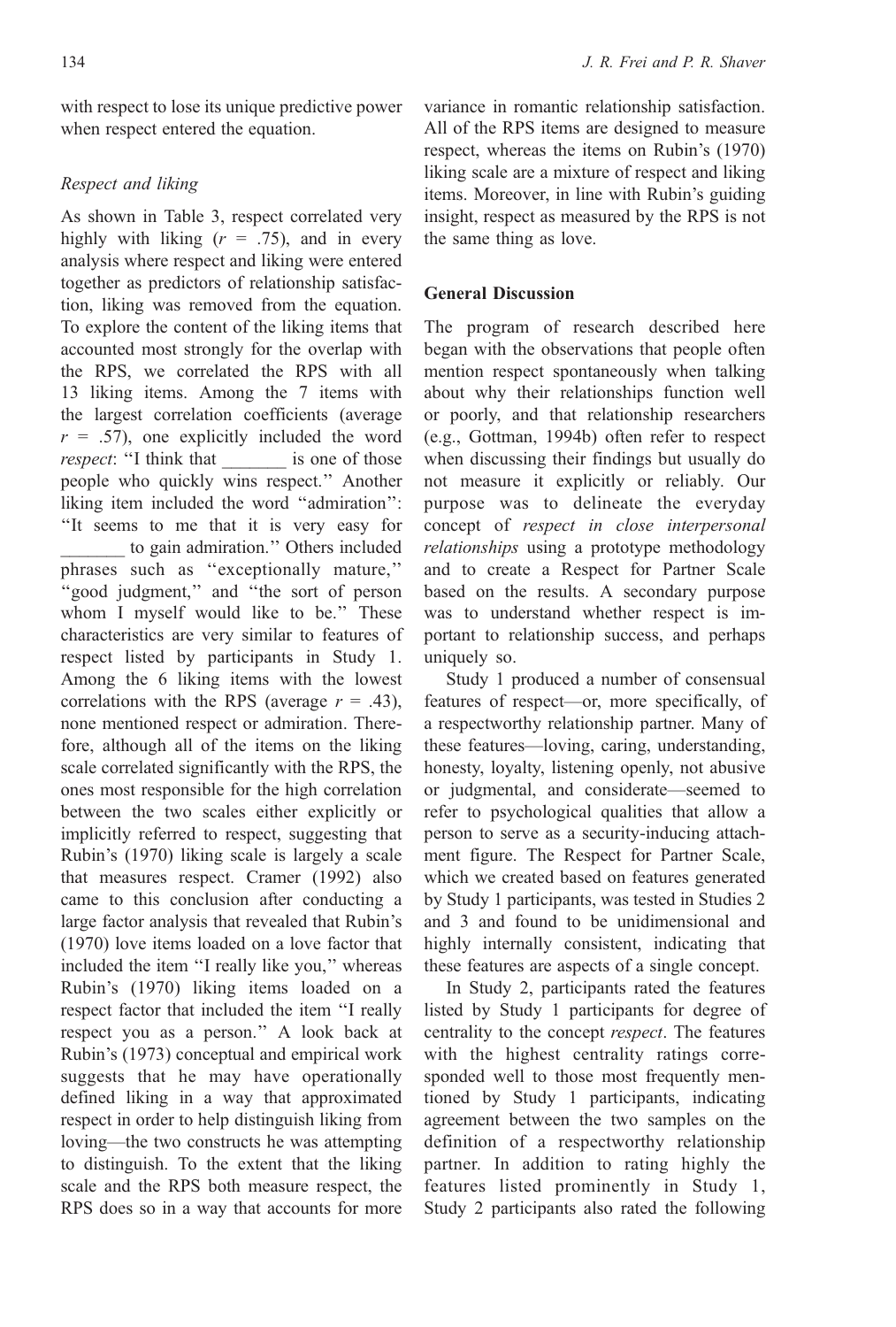as highly central to respect: being trustworthy and reliable, being sensitive to feelings, following the Golden Rule and being respectful of others' views, being accepting of the other, being open and receptive, and being capable of mutuality. The centrality ratings of the features were similar across demographic groups defined by ethnicity and gender, although there were sex-role-consistent gender differences in ratings of a few features.

The definition of respect embodied in the Study 1 prototype and the Study 2 centrality ratings is similar to definitions found in the writings of contemporary social scientists. In a summary of her book, Respect: An Exploration (Lawrence-Lightfoot, 2000b), Lawrence-Lightfoot (2000a) delineated the six qualities that make particular individuals respectworthy to their peers: *dialogue* ("real communication''), attention (''being fully present''), curiosity (being ''genuinely interested in others—their thoughts, feelings, and fears''), healing ("nourishing feelings of worthiness"), empowerment (enabling others to ''make their own decisions,'' nurturing their ''self-confidence and self-reliance''), and self-respect (helping others ''feel good about themselves''). These six qualities fit well with our empirically derived concept of respect, which included being honest, being truthful, listening to the other and hearing the other's viewpoint, being accepting, and fostering the other's freedom and development. Also, the idea that respect is often reciprocal underlies many of the features listed by our participants and by Lawrence-Lightfoot. She reported that, although respect is ''commonly seen as deference to hierarchy, often driven by duty and based on a person's position, age, gender, race, class, or accomplishments'' (implying an unequal relationship), her research led her to ''propose a different view of respect—one derived from equality, empathy, and connection in all kinds of relationships, even those often seen as unequal, such as parent and child, teacher and student, doctor and patient'' (Lawrence-Lightfoot, 2000a, p. 13). Thus, although we focused on respect in romantic relationships, we may have hit upon a definition that is more widely applicable. The range of applicability remains to be explored.

Although respect, as defined by our study participants, overlaps conceptually and empirically with other relationship constructs, such as attachment, liking, moral goodness and possibly trust and intimacy, which were not measured here—there appears to be something unique about respect. Intuitively speaking, respecting and trusting a person may both be based on attributes of the person such as honesty, loyalty, and reliability, but simply trusting the person seems not to depend on viewing him or her as having admirable talents and skills. The latter is more characteristic of respect. Teasing apart the partially overlapping concepts of respect, trust, liking, love, attachment, and the perception of one's partner as moral or ethical will require additional research. A good model of such research, which unfortunately neglected the concept of respect, has been provided by Fletcher, Simpson, and Thomas (2000).

Study 3 showed that respect for partner is substantially correlated with all of the other variables we examined, but that the RPS correlated higher than the other predictor variables with relationship satisfaction and made the largest independent contribution to its prediction. We conducted a series of hierarchical multiple regression analyses in which three pairs of scales from different research domains—attachment, personality valence, and liking and loving—were compared with the new RPS scale as predictors of relationship satisfaction. In each case, the RPS significantly increased the prediction of relationship satisfaction and yielded the highest beta coefficient, while some of the other variables no longer made significant contributions. These results suggest that respect is an important determinant of relationship quality.

Given that respect, as measured by the RPS, was so highly correlated with relationship satisfaction  $(r = .73)$ , one has to wonder whether respect for partner and relationship satisfaction are two different psychological constructs or two aspects of a single phenomenon. Certainly, viewing one's partner as honest, loyal, and a follower of the Golden Rule does not seem to be the same as viewing one's relationship as having few problems. But it is possible that being satisfied with one's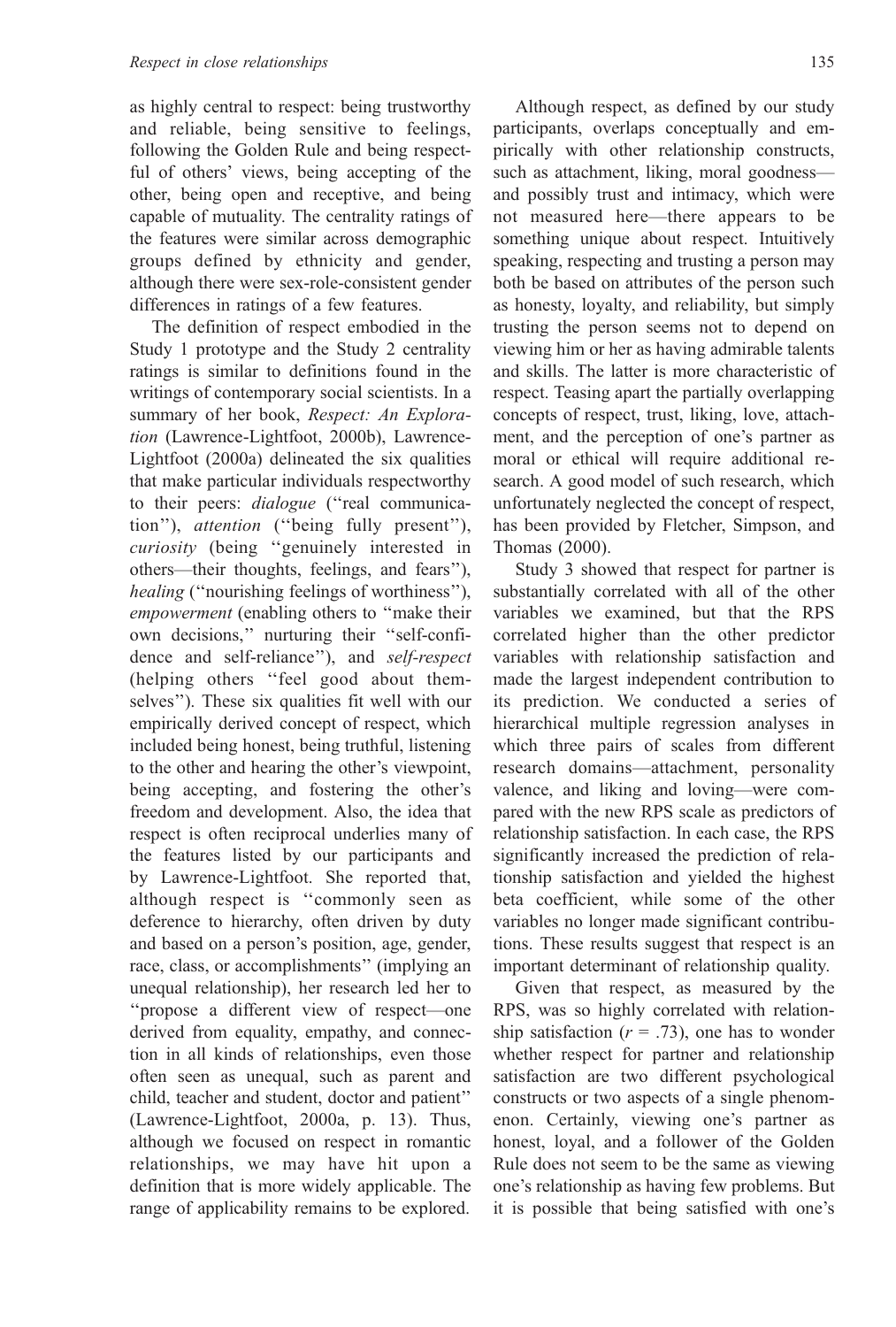relationship and being pleased with a partner's moral qualities are intertwined in couple members' minds. Future studies should examine this matter in depth.

One limitation of these initial studies is their cross-sectional nature. Many of the remaining questions about the role of respect in close relationships require longitudinal research. Also, we included only one member of each couple in our studies. Future research should include responses from both members of romantic couples, not only to provide a reality check on participants' perceptions but also to examine, in a longitudinal design, the purported reciprocal nature of respect.

Although we made efforts to examine associations between respect and other relationship constructs, some important constructs remain to be studied in relation to respect, especially trust (Holmes & Rempel, 1989), commitment (Drigotas, Rusbult, & Verette, 1999), and partner idealization (Murray & Holmes, 1997). It will be important not only to determine whether and how much these several constructs differ, but also, if they differ, how they develop together, either in tandem or in a characteristic causal sequence. Another matter that deserves study is the association between the respect scale and relational behavior. As mentioned earlier, Gottman (1994b) called attention to respect in some informal comments on his research, but he seems to have measured only the presumed opposite of respect, contempt, in the laboratory. It will be important to determine whether behaviorally observable contempt really is the opposite of respect as we measured it—that is, whether contempt can be predicted from low RPS scores. If so, then a self-report measurement of respect might, for some purposes, stand in for a more expensive behavioral measurement of contempt. Additional questions that should be examined include: Does lack of respect lead to relationship dissolution or is lack of respect a result of relationship disintegration caused by other factors, such as sexual infidelity? Does a respectful stance toward a partner increase the likelihood of experiencing a positive outcome following relationship conflict? Does the level of respect differ as a function of stage in a relationship or degree of relationship experience?

#### Concluding Comments

The research reported here is the first systematic examination of the concept of respect in close relationships. In a set of three studies we defined respect in close interpersonal relationships; created a reliable, balanced scale with which to measure respect for one's partner; examined associations between respect and other relationship constructs; and demonstrated that respect contributes uniquely to the prediction of relationship satisfaction. Beyond accomplishing these specific goals, our studies may have wider implications. This focus on respect, a concept related to recognizing a partner's moral character, is in keeping with a growing trend in psychology: the move toward a *positive* or morally sensitive science. Respectworthiness is closely related to moral integrity. A respectworthy partner is, according to our study participants, admirable and trustworthy by virtue of being honest and sincerely concerned about others' welfare. To focus on a concept so close to the moral realm might have seemed inappropriate to social scientists a decade ago, but psychologists now seem to be redirecting research and theoretical development away from negative or pathological states and toward positive and moral states. They are also questioning the wisdom of ignoring moral and ethical concepts while pursuing value-neutrality. A recent issue of the Journal of Social and Clinical Psychology (Vol. 19, No. 1, edited by McCullough & Snyder, 2000) was devoted to research on virtues such as hope, forgiveness, humility, and wisdom and to character rather than the more morally neutral concept of personality. A recent issue of the American Psychologist (Vol. 55, No. 1, edited by Seligman & Csikszentmihalyi, 2000a) focused on positive psychology, which Seligman and Csikszentmihalyi (2000b) claim has been neglected. Studying respect and respectworthiness in addition to liking and loving may help to revive the notion of moral character and reveal its importance to satisfying, successful relationships.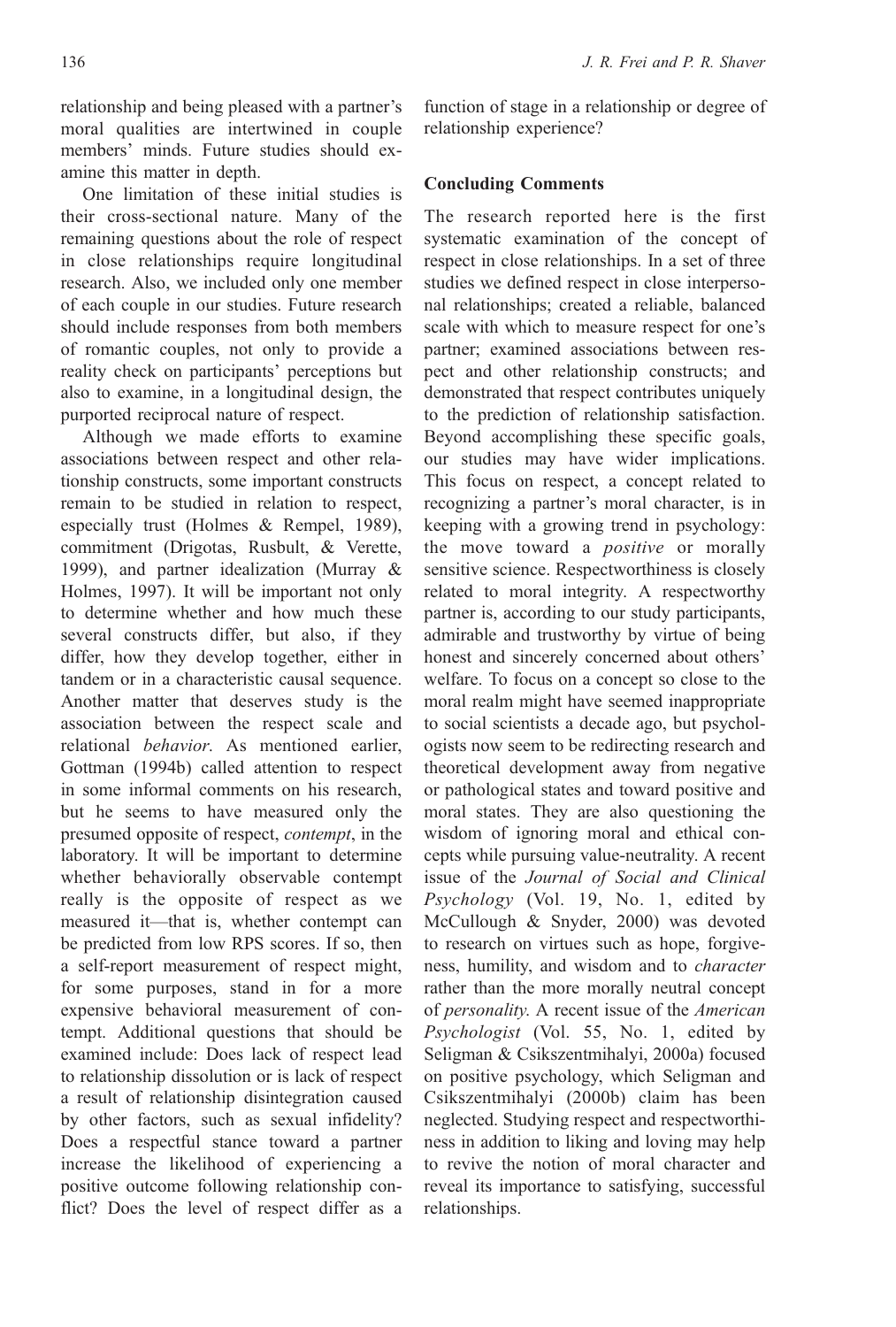|     | Item-total<br>correlation | Scale item                                                                                                                                  |
|-----|---------------------------|---------------------------------------------------------------------------------------------------------------------------------------------|
| 1.  | .56                       | S/he is a genuinely good person.                                                                                                            |
| 2.  | .28                       | S/he is not trustworthy, responsible, reliable. (R)                                                                                         |
| 3.  | .57                       | S/he is willing to listen and hear my viewpoint.                                                                                            |
| 4.  | .55                       | S/he does not foster a relationship involving mutual care. (R)                                                                              |
| 5.  | .61                       | S/he is inspiring, motivating, admirable.                                                                                                   |
| 6.  | .57                       | S/he cheats on or betrays me. (R)                                                                                                           |
| 7.  | .65                       | S/he shows interest in me, has a positive attitude, is willing to spend<br>time with me.*                                                   |
| 8.  | .54                       | S/he does not respect my views and opinions; insists on his/her own<br>wishes. $(R)^*$                                                      |
| 9.  | .66                       | S/he is helpful, supportive, present when needed; tries to fulfill my<br>needs.*                                                            |
| 10. | .51                       | S/he does not promote compromise. $(R)$                                                                                                     |
| 11. | .58                       | S/he is available, accessible, generous with her time.                                                                                      |
| 12. | .44                       | S/he is not loyal and faithful. $(R)$                                                                                                       |
| 13. | .71                       | S/he is sensitive and considerate to my feelings.*                                                                                          |
| 14. | .49                       | S/he does not have admirable or respect-worthy talents, abilities,<br>accomplishments. $(R)^*$                                              |
| 15. | .62                       | S/he shares ideas, feelings, resources.                                                                                                     |
| 16. | .60                       | S/he is not loving; s/he does not provide unconditional love. $(R)^*$                                                                       |
| 17. | .54                       | S/he fosters a relationship in which we can be good friends, pals.                                                                          |
| 18. | .55                       | S/he is not open and receptive. $(R)^*$                                                                                                     |
| 19. | .23                       | S/he is not abusive or violent.                                                                                                             |
| 20. | .39                       | S/he does not accept me as is, respect my 'space', or foster my freedom<br>and development. (R)                                             |
| 21. | .53                       | S/he is altruistic, selfless, willing to sacrifice.                                                                                         |
| 22. | .46                       | S/he is constraining, controlling, demanding. (R)                                                                                           |
| 23. | .68                       | S/he is thoughtful, courteous.                                                                                                              |
| 24. | .44                       | S/he is not forgiving. $(R)$                                                                                                                |
| 25. | .33                       | S/he is a member of a respect-worthy social category (for example,<br>experts, authorities, prize-winners, successful people).              |
| 26. | .52                       | S/he is not nice, kind, considerate. $(R)^*$                                                                                                |
| 27. | .61                       | S/he fosters good, open, two-way communication.*                                                                                            |
| 28. | .56                       | S/he is not honest and truthful. $(R)^*$                                                                                                    |
| 29. | .71                       | S/he fosters mutuality and equality.*                                                                                                       |
| 30. | .52                       | S/he is not someone I appreciate, feel grateful towards. [I do not<br>appreciate him/her; do not feel grateful towards him/her.] (R)        |
| 31. | .73                       | S/he is caring, compassionate.*                                                                                                             |
| 32. | .54                       | S/he does not have admirable or respectworthy moral qualities (such as<br>dignity, humility, self-control, good judgment, dedication). (R)* |
| 33. | .68                       | S/he calms me, puts me at ease, makes me feel comfortable.*                                                                                 |
| 34. | .45                       | S/he is not gentle and kind-hearted. (R)                                                                                                    |
| 35. | .39                       | S/he is not judgmental, questioning, disapproving.<br>(continue on next page)                                                               |

# Appendix: Item-Total Correlations for the Respect for Partner Scale (with suggestions for a briefer scale)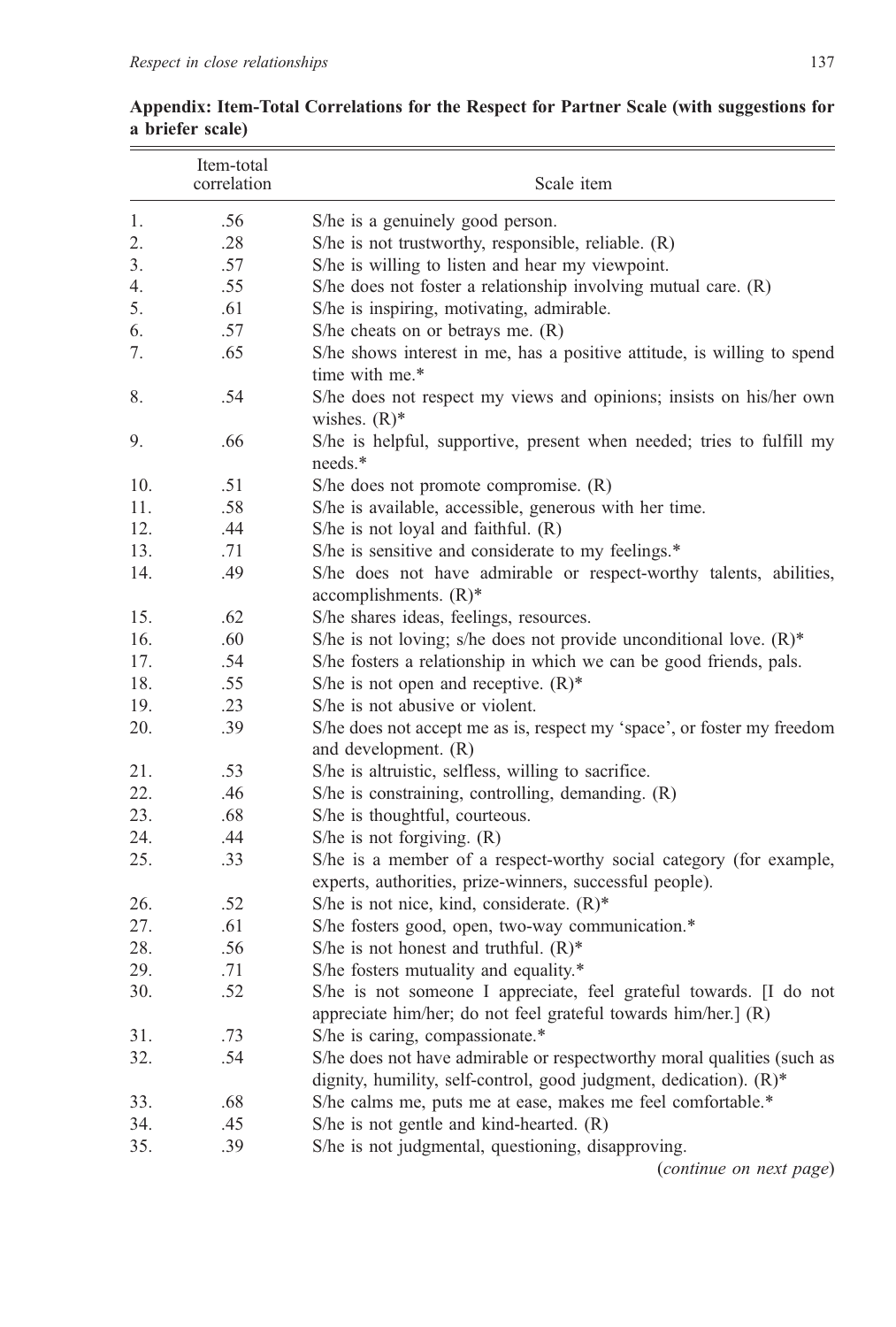|     | Item-total<br>correlation | Scale item                                                                                                                                                                      |
|-----|---------------------------|---------------------------------------------------------------------------------------------------------------------------------------------------------------------------------|
| 36. | .42                       | S/he does not have certain qualities that foster respect (appearance,                                                                                                           |
| 37. | .61                       | personality, gestures/mannerisms). (R)<br>S/he follows the Golden Rule (treats others as others wish to be treated,<br>or as the person him/herself would like to be treated).* |
| 38. | .61                       | S/he is cruel or hurtful. $(R)^*$                                                                                                                                               |
| 39. | .65                       | S/he is concerned, protecting.*                                                                                                                                                 |
| 40. | .56                       | S/he is not committed to me. $(R)^*$                                                                                                                                            |
| 41. | .61                       | S/he is someone I look up to, am proud of, believe in.*                                                                                                                         |
| 42. | .53                       | S/he is not open-minded. $(R)$                                                                                                                                                  |
| 43. | .38                       | S/he is not degrading, humiliating, contemptuous.                                                                                                                               |
| 44. | .69                       | S/he is not understanding and empathic. $(R)^*$                                                                                                                                 |
| 45. | .66                       | S/he is generous, giving.                                                                                                                                                       |

Appendix: (continued)

 $Note. (R) = reverse-score$  item. Items marked with an asterisk are recommended for use in a 20-item version of the scale. Item selection was based on corrected item-total correlations, breadth of content, and positive versus negative phrasing. The following instructions can be used for either version of the scale: ''The following statements concern how you think about your romantic partner. If you are currently involved in a romantic relationship, please think of your partner in that relationship while responding to these statements. If you are not currently involved in a romantic relationship, please think about your partner in your most important previous relationship while responding to the statements. Respond to each statement by indicating how much you agree or disagree with it. Write the number in the space provided, using the following rating scale:" [1 to 7 scale with the endpoints labeled "disagree strongly" and "agree strongly" and the middle point (4) labeled ''neutral/mixed''].

#### References

- Adams, J. M., & Jones, W. H. (Eds.). (1999). Handbook of interpersonal commitment and relationship stability. New York: Kluwer Academic/Plenum.
- Ainsworth, M. D. S., Blehar, M. C., Waters, E., & Wall, S. (1978). Patterns of attachment: Assessed in the strange situation and at home. Hillsdale, NJ: Erlbaum.
- Aron, A., & Westbay, L. (1996). Dimensions of the prototype of love. Journal of Personality and Social Psychology, 70, 535–551.
- Bartholomew, K., & Horowitz, L. M. (1991). Attachment styles among young adults: A test of a four-category model. Journal of Personality and Social Psychology, 61, 226–244.
- Benet, V., & Waller, N. G. (1995). The big seven factor model of personality description: Evidence for its cross-cultural generality in a Spanish sample. Journal of Personality and Social Psychology, 69, 701–718.
- Berscheid, E., & Reis, H. T. (1998). Attraction and close relationships. In D. T. Gilbert, S. T. Fiske, et al. (Eds.), Handbook of social psychology, 4th ed. (Vol. 2, pp. 193–281). Boston: McGraw-Hill.
- Bowlby, J. (1973). Attachment and loss: Vol. 2, Separation: Anxiety and anger. New York: Basic Books.
- Brennan, K. A., Clark, C. L., & Shaver, P. R. (1998). Selfreport measurement of adult attachment: An integrative overview. In J. A. Simpson & W. S. Rholes (Eds.), Attachment theory and close relationships (pp. 46–76). New York: Guilford Press.
- Cramer, D. (1992). Nature of romantic love in female adolescents. Journal of Psychology, 126, 679–682.
- Cronbach, L. J., & Meehl, P. E. (1955). Construct validity in psychological tests. Psychological Bulletin, 52, 281–302.
- Crowell, J. A., Fraley, R. C., & Shaver, P. R. (1999). Measurement of individual differences in adolescent and adult attachment. In J. Cassidy & P. R. Shaver (Eds.), Handbook of attachment: Theory, research, and clinical applications (pp. 434–465). New York: Guilford Press.
- De Wolff, M. S., & van IJzendoorn, M. H. (1997). Sensitivity and attachment: A meta-analysis on parental antecedents of infant attachment. Child Development, 68, 571–591.
- Drigotas, S. M., Rusbult, C. E., & Verette, J. (1999). Level of commitment, mutuality of commitment, and couple well-being. Personal Relationships, 6, 389–409.
- Fehr, B. (1988). Prototype analysis of the concepts of love and commitment. Journal of Personality and Social Psychology, 55, 557–579.
- Fehr, B., & Russell, J. A. (1984). Concept of emotion viewed from a prototype perspective. Journal of Experimental Psychology: General, 113, 464–486.
- Fehr, B., & Russell, J. A. (1991). The concept of love viewed from a prototype perspective. Journal of Personality and Social Psychology, 60, 425–438.
- Fletcher, G. J. O., Simpson, J. A., & Thomas, G. (2000). The measurement of perceived relationship quality compo-